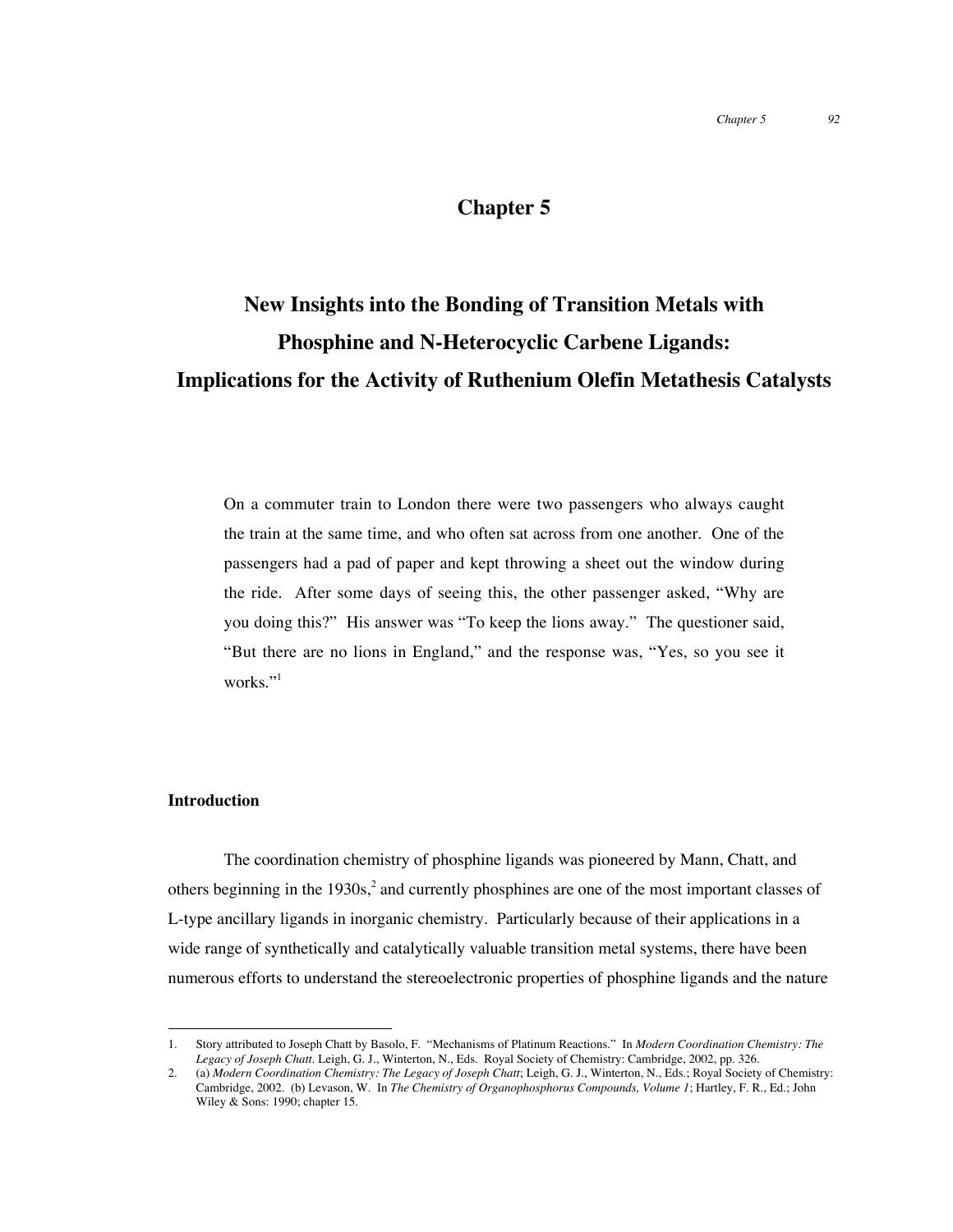of metal–phosphine bonding.<sup>3</sup> Although the basic bonding scheme has been well established, many of the details remain elusive and are often debated in the literature.<sup>3</sup>

In general, the properties of a metal complex can be probed in a variety of ways, and each of these provides information about different aspects of catalyst behavior. For example, typical substrate–catalyst activity studies provide valuable insight with regard to synthetic scope, and kinetic studies reveal the mechanistic details of reaction pathways. However, neither of these approaches yields direct information about the geometric or electronic structure of the catalyst complex. This fundamental knowledge is essential for understanding the origins of chemical and physical properties, and it can be used together with activity and mechanistic data to approach the ultimate goal of predicting catalytic performance *a priori*.

Our particular interest is the ruthenium alkylidene catalysts commonly employed in olefin metathesis reactions. The two most widely used derivatives are  $(PC_{y3})_2(C_1)_2Ru=CHPh$  $(5.1)$  and  $(H_2IMes)(PCy_3)(Cl)_2Ru=CHPh (5.2)$ , due to their favorable activity and stability profiles.<sup>4</sup> Both catalysts contain strongly electron-donating and sterically bulky ancillary ligands, tricyclohexylphosphine (PCy<sub>3</sub>) in **5.1** and the N-heterocyclic carbene H<sub>2</sub>IMes (1,3-dimesitylimidazolidine-2-ylidene) in **5.2**.

Extensive substrate–catalyst activity studies have established that catalyst **5.2** is more active than  $5.1$  in olefin metathesis reactions.<sup>4,5</sup> Kinetic studies and phosphine exchange experiments have revealed that the general mechanism involves initial phosphine dissociation from the 16-electron precatalyst  $(L)(PR_3)(Cl)_2Ru=CHR' (L = PCy_3)$  or  $H_2IM$ es) to generate a 14electron intermediate  $(L)(Cl)<sub>2</sub>Ru=CHR'$ , which then coordinates to an olefin and enters the propagating metathesis cycle (Figure 5.1). <sup>6</sup> However, catalysts **5.1** and 5.2 have dramatically different initiation and propagation rates. For example, **5.1** initiates at a rate  $(k_1)$  approximately two orders of magnitude faster than **5.2**. On the other hand, the ratio of rates for entry into the catalytic cycle versus phosphine rebinding  $(k_1/k_2)$  is four orders of magnitude less for **5.1** than

 <sup>3.</sup> Reviews: (a) Song, S.; Alyea, E. C. *Comments Inorg. Chem.* **<sup>1996</sup>**, *18*, 145-164. (b) Alyea, E. C.; Song, S. *Comments Inorg. Chem.* **1996**, *18*, 189-221. (c) Dias, P. B.; Minas de Piedade, M. E.; Martinho Simões, J. A. *Coord. Chem. Rev.* **1994**, *135/136*, 737-807. (d) Tolman, C. A. *Chem. Rev.* **1977**, *77*, 313-348.

<sup>4.</sup> (a) Trnka, T. M.; Grubbs, R. H. *Acc. Chem. Res.* **2001**, *34*, 18-29. (b) Scholl, M.; Ding, S.; Lee, C. W.; Grubbs, R. H. *Org. Lett.* **1999**, *1*, 953-956. (c) Schwab, P.; Grubbs, R. H.; Ziller, J. W. *J. Am. Chem. Soc.* **1996**, *118*, 100-110. (d) Schwab, P.; France, M. B.; Ziller, J. W.; Grubbs, R. H. *Angew. Chem., Int. Ed. Engl.* **1995**, *34*, 2039-2041.

<sup>5.</sup> (a) Mol, J. C. *Green Chem.* **2002**, *4*, 5-13. (b) Fürstner, A.; Ackermann, L.; Gabor, B.; Goddard, R.; Lehmann, C. W.; Mynott, R.; Stelzer, F.; Thiel, O. R. *Chem. Eur. J.* **2001**, *7*, 3236-3253.

<sup>6.</sup> (a) Sanford, M. S.; Ulman, M.; Grubbs, R. H. *J. Am. Chem. Soc.* **2001**, *123*, 749-750. (b) Sanford, M. S., Love, J. A., Grubbs, R. H. *J. Am. Chem. Soc.* **2001**, *123*, 6543-6554. (c) Adlhart, C.; Hinderling, C.; Baumann, H.; Chen, P. *J. Am. Chem. Soc.* **2000**, *122*, 8204-8214. (d) Hinderling, C.; Adlhart, C.; Chen, P. *Angew. Chem., Int. Ed. Engl.* **1998**, *37*, 2685-2689. (e) Dias, E. L.; Nguyen, S. T.; Grubbs, R. H. *J. Am. Chem. Soc.* **1997**, *119*, 3887-3897.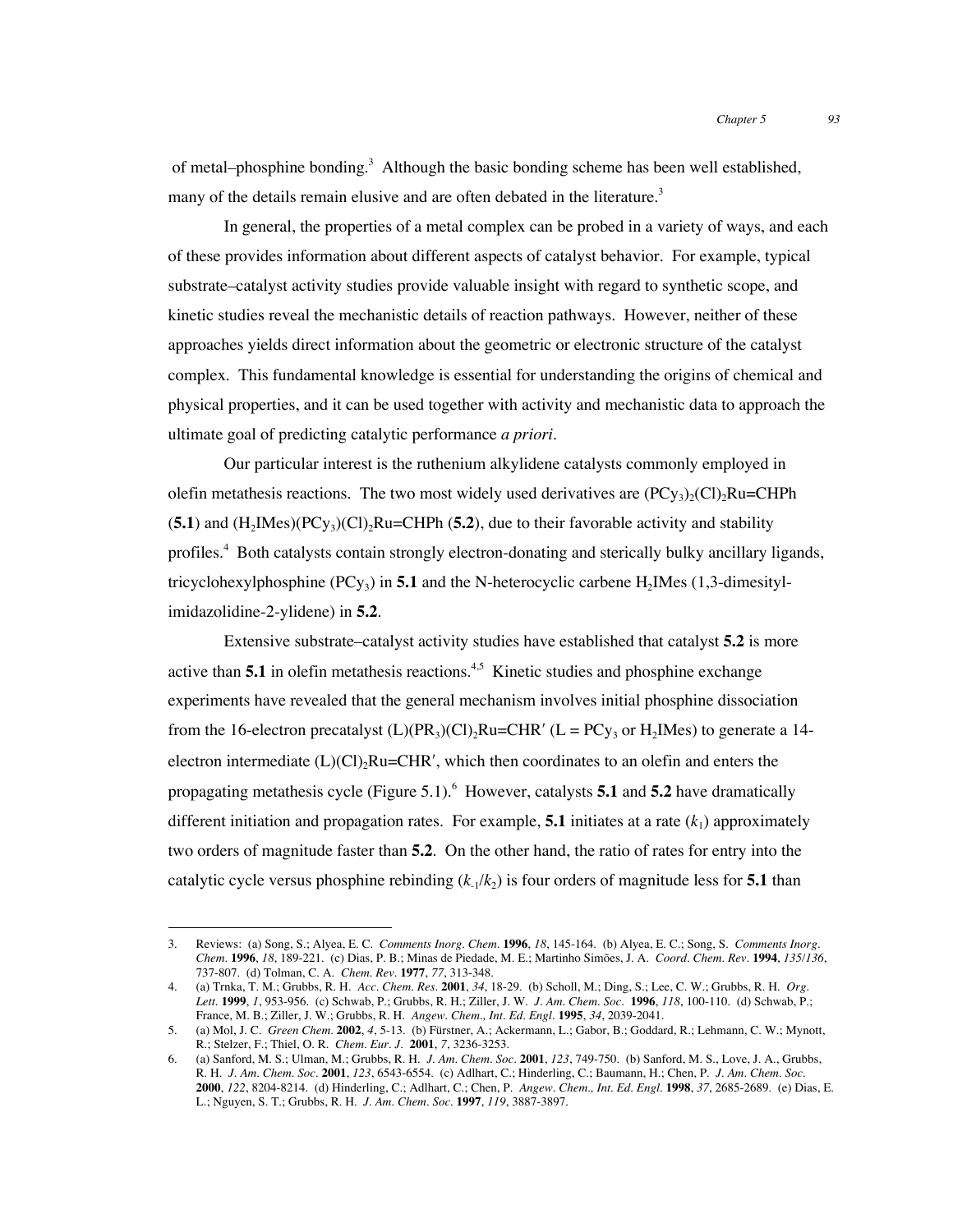**5.2**. Speculation about the stereoelectronic basis of these effects abounds, but in this study, we provide experimental evidence relating to the nature of metal–phosphine and metal–Nheterocyclic carbene bonding. The questions we seek to answer are as follows: *why* does **5.1** initiate more readily than **5.2**, and *why* does **5.1** propagate more slowly than **5.2**?





To address these questions, we have studied several series of model complexes, including  $(CO)_{5}Mo(L)$ ,  $Cp*Ru(Cl)(L)$ , and  $Cp*Ru(Cl)(CO)(L)$ , where L is a N-heterocyclic carbene (NHC), phosphine, or tertiary amine ligand. Although it may seem more straightforward to study **5.1** and **5.2** directly, this approach was not feasible for multiple reasons. For instance, these ruthenium alkylidene complexes do not contain many spectroscopic handles; they are too complex to be studied by some techniques (e.g., ultrafast electron diffraction);<sup>7</sup> and they are not stable to other techniques (e.g., gas-phase photoelectron spectroscopy).<sup>8</sup> In comparison,  $(CO)$ <sub>5</sub>Mo(L) complexes have numerous spectroscopic handles and high symmetry, which simplifies the analysis of molecular orbital interactions. There is also a wealth of useful information on  $(CO)_{5}Mo(L)$  complexes in the literature, including data from <sup>13</sup>C and <sup>31</sup>P NMR

 <sup>7.</sup> Ihee, H.; Cao, J.; Zewail, A. H. *Angew. Chem., Int. Ed.* **<sup>2001</sup>**, *40*, 1532-1536.

<sup>8.</sup> Complexes **5.1** and **5.2** are not stable under the conditions required for gas-phase photoelectron spectroscopy. In both cases, only free PCy<sub>3</sub> is observed, which is consistent with PCy<sub>3</sub> dissociation in solution (see reference 6a-b).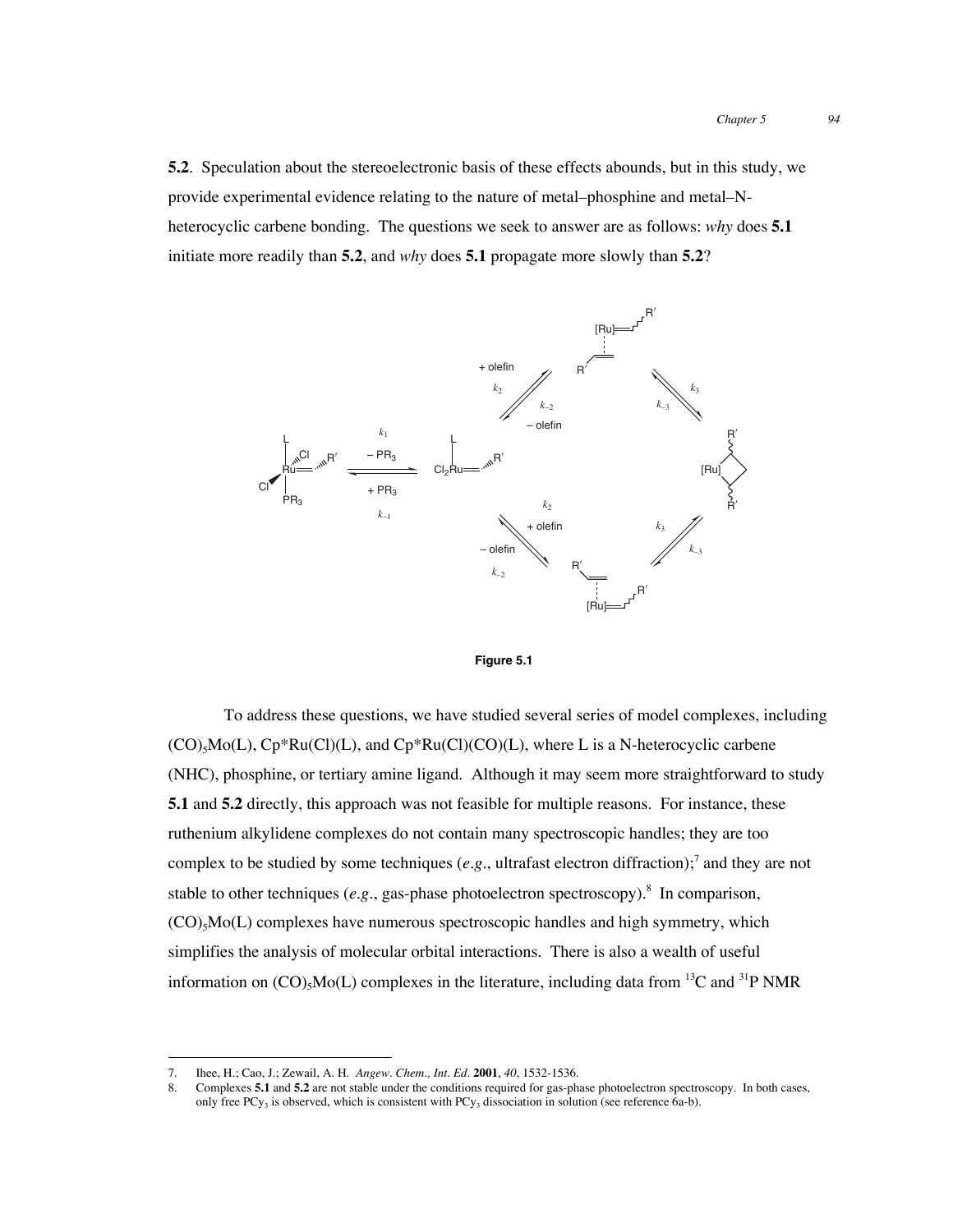spectroscopy, $^9$  IR and Raman spectroscopy, $^{10}$  x-ray crystallography, $^{11}$  photoelectron spectroscopy,<sup>12</sup> kinetics,<sup>13</sup> and theoretical studies.<sup>14</sup> The choice of molybdenum instead of chromium or tungsten was based on the opportunity to use  $\frac{95}{3}$ Mo NMR spectroscopy, which has been applied previously to the  $(CO)_{5}Mo(L)$  system.<sup>15</sup> In addition,  $Cp*Ru(Cl)(L)$  and  $Cp*Ru(Cl)(CO)(L)$  complexes are readily synthesized, and the electronic structure of  $Cp*$ derivatives has been studied extensively.

N-heterocyclic carbenes are related to phosphines because of their applications as ancillary ligands for a wide variety of metal complexes, and because of their similar bonding mode (L-type, 2e<sup>−</sup> donor ligand). In addition to their applications in olefin metathesis, NHCcoordinated complexes have been used successfully in Heck and Suzuki couplings, aryl amination, hydrogenation, hydroformylation, and many other catalytic systems.<sup>16,17</sup>

 <sup>9.</sup> Examples: (a) Bodner, G. M.; May, M. P.; McKinney, L. E. *Inorg. Chem.* **<sup>1980</sup>**, *19*, 1951-1958. (b) Guns, M. F.; Claeys, E. G.; van der Kelen, G. P. *J. Mol. Struct.* **1979**, *54*, 101-109. (c) Grim, S. O.; Wheatland, D. A.; McFarlane, W. *J. Am. Chem. Soc.* **1967**, *89*, 5573-5577.

<sup>10.</sup> Examples: (a) Aroney, M. J.; Davies, M. S.; Hambley, T. W.; Pierens, R. K. *J. Chem. Soc., Dalton Trans.* **1994**, 91-96. (b) Davies, M. S.; Allen, G. W.; Aroney, M. J.; Hambley, T. W.; Pierens, R. K. *J. Mol. Struct.* **1994**, *326*, 81-91. (c) Davies, M. S.; Pierens, R. K.; Aroney, M. J. *J. Organomet. Chem.* **1993**, *458*, 141-146. (d) Aroney, M. J.; Clarkson, R. M.; Hambley, T. W.; Pierens, R. K. *J. Organomet. Chem.* **1992**, *426*, 331-342. (e) Denham, E. L.; Clark, R. J. *J. Chromatography* **1984**, *301*, 253- 260. (f) Koelle, U. *J. Organomet. Chem.* **1977**, *133*, 53-58. (g) Darensbourg, D. J.; Brown, T. L. *Inorg. Chem.* **1968**, *7*, 959- 966. (h) Darensbourg, D. J.; Brown, T. L. *Inorg. Chem.* **1968**, *7*, 959-966. (i) Cotton, F. A. *Inorg. Chem.* **1964**, *3*, 702-711. (j) Kraihanzel, C. S.; Cotton, F. A. *Inorg. Chem.* **1963**, *2*, 533-540. (k) Cotton, F. A.; Kraihanzel, C. S. *J. Am. Chem. Soc.* **1962**, *84*, 4432-4438.

<sup>11.</sup> Examples: (a) Frenking, G.; Wichmann, K.; Fröhlich, N.; Grobe, J.; Golla, W.; Le Van, D.; Krebs, B.; Läge, M. *Organometallics* **2002**, *21*, 2921-2930. (b) Cortes-Figueroa, J. E.; Leon-Velazquez, M. S.; Ramos, J.; Jasinski, J. P.; Deene, D. A.; Zubkowski, J. D.; Valente, E. J. *Acta Cryst.* **2000**, *C56*, 1435-1437. (c) Liu, C.-Y.; Chen, D.-Y.; Lee, G.-H.; Peng, S.-M.; Liu, S.-T. *Organometallics* **1996**, *15*, 1055-1061. (d) Davies, M. S.; Aroney, M. J.; Buys, I. E.; Hambley, T. W.; Calvert, J. L. *Inorg. Chem.* **1995**, *34*, 330-336. (e) Dunbar, K. R.; Sun, J.-S.; Haefner, S. C.; Matonic, J. H. *Organometallics* **1994**, *13*, 2713- 2720. (f) Aroney, M. J.; Buys, I. E.; Davies, M. S.; Hambley, T. W. *J. Chem. Soc., Dalton Trans.* **1994**, 2827-2834. (g) Cotton, F. A.; Darensbourg, D. J.; Ilsley, W. H. *Inorg. Chem.* **1981**, *20*, 578-583.

<sup>12.</sup> (a) Lichtenberger, D. L.; Jatcko, M. E. *Inorg. Chem.* **1992**, *31*, 451-455. (b) Lichtenberger, D. L.; Kellogg, G. E.; Landis, G. H. *J. Chem. Phys.* **1985**, *83*, 2759-2768. (c) Bursten, B. E.; Darensbourg, D. J.; Kellogg, G. E.; Lichtenberger, D. L. *Inorg. Chem.* **1984**, *23*, 4361-4365. (d) Yarbrough, L. W.; Hall, M. B. *Inorg. Chem.* **1978**, *8*, 2269-2275.

<sup>13.</sup> Gao, Y.-C.; Shi, Q.-S.; Kershner, D. L.; Basolo, F. *Inorg. Chem.* **1988**, *27*, 188-191.

<sup>14.</sup> (a) Frenking, G.; Dapprich, S.; Meisterknecht, T.; Uddin, J. In *Metal-Ligand Interactions in Chemistry, Physics and Biology*; Russo, N., Salahub, D. R., Eds.; Kluwer Academic: Norwell, MA, 2000; pp. 73-89. (b) van Wüllen, C. *J. Comp. Chem.* **1997**, *18*, 1985-1992.

<sup>15.</sup> (a) Alyea, E. C.; Song, S. *Inorg. Chem.* **1995**, *34*, 3864-3873. (b) Alyea, E. C.; Somogyvari, A. *Trans. Met. Chem.* **1987**, *12*, 310-314. (c) Masters, A. F.; Bossard, G. E.; George, T. A.; Brownlee, R. T. C.; O'Connor, M. J.; Wedd, A. G. *Inorg. Chem.* **1983**, *22*, 908-911. (d) Gray, G. M.; Gray, R. J. *Organometallics* **1983**, *2*, 1026-1031. (e) Alyea, E. C.; Lenkinski, R. E.; Somogyvari, A. *Polyhedron* **1982**, *1*, 130-132. (f) Jaitner, P.; Wohlgenannt, W. *Monatshefte Chem.* **1982**, *113*, 699-703. (g) Bailey, J. T.; Clark, R. J.; Levy, G. C. *Inorg. Chem.* **1982**, *21*, 2085-2087. (h) Andrews, G. T.; Colquhoun, I. J.; McFarlane, W.; Grim, S. O. *J. Chem. Soc., Dalton Trans.* **1982**, 2353-2358.

<sup>16.</sup> Recent reviews: (a) Herrmann, W. A. *Angew. Chem., Int. Ed.* **2002**, *41*, 1290-1309. (b) Jafarpour, L.; Nolan, S. P. *Adv. Organomet. Chem.* **2001**, *46*, 181-222. (c) Herrmann, W. A.; Weskamp, T.; Böhm, V. P. *Adv. Organomet. Chem.* **2001**, *48*, 1- 69. (d) Herrmann, W. A.; Köcher, C. *Angew. Chem., Int. Ed.* **1998**, *36*, 2163-2187.

<sup>17.</sup> Representative examples: (a) Jackstell, R.; Andreau, M. G.; Frisch, A.; Selvakumar, K.; Zapf, A.; Klein, H.; Spannenberg, A.; Röttger, D.; Briel, O.; Karch, R.; Beller, M. *Angew. Chem., Int. Ed.* **2002**, *41*, 986-989. (b) Tan, K. L.; Bergman, R. G.; Ellman, J. A. *J. Am. Chem. Soc.* **2002**, *124*, 3202-3203. (c) Albrecht, M.; Crabtree, R. H.; Mata, J.; Peris, E. *Chem. Commun.* **2002**, 32-33. (d) Batey, R. A.; Shen, M.; Lough, A. J. *Org. Lett.* **2002**, *4*, 1411-1414. (e) Peris, E.; Loch, J. A.; Mata, J.; Crabtree, R. H. *Chem. Commun.* **2001**, 201-202. (f) Mathews, C. J.; Smith, P. J.; Welton, T.; White, A. J. P.; Williams, D. J. *Organometallics* **2001**, *20*, 3848-3850 (g) Powell, M. T.; Hou, D.-R.; Perry, M. C.; Cui, X.; Burgess, K. *J. Am. Chem. Soc.* **2001**, *123*, 8878-8879. (h) Tulloch, A. D.; Danopoulos, A. A.; Tooze, R. P.; Cafferkey, S. M.; Kleinhenz, S.; Hursthouse, M. B. *Chem. Commun.* **2000**, 1247-1248. (i) McGuinness, D. S.; Cavell, K. J. *Organometallics* **2000**, *19*, 741-748. (j) Chen, J. C. C.;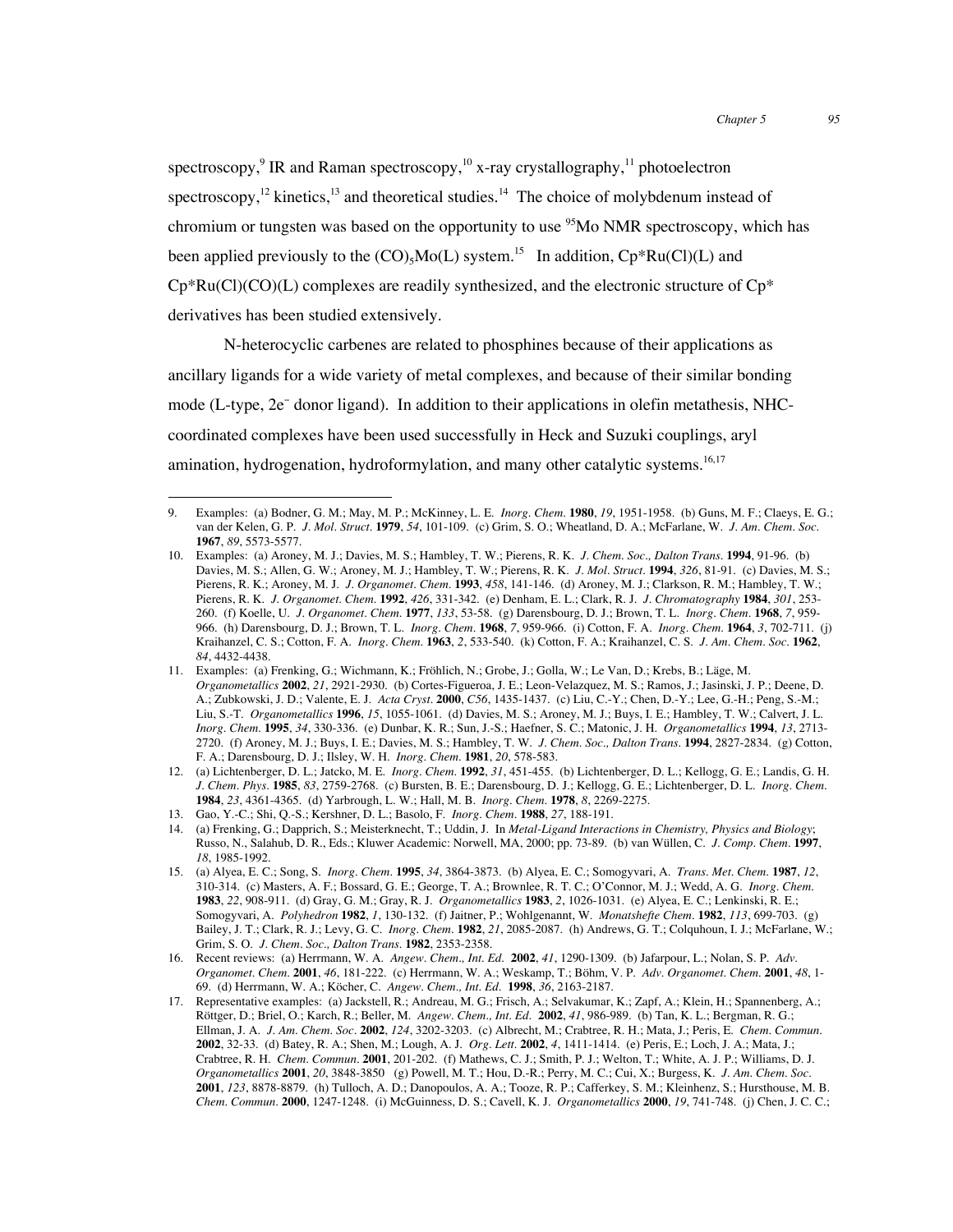#### **Background**

The  $\sigma$ -donor/ $\pi$ -acceptor synergism is an important theme in inorganic chemistry and applies to a wide variety of bonding situations. This concept of a synergism developed from the Dewar-Chatt-Duncanson model of metal–olefin bonding, which we understand to involve simultaneous donor (from the filled olefin  $\pi$  orbital to a metal-based orbital) and acceptor (from a filled metal orbital to the olefin  $\pi^*$  orbital) components.<sup>18</sup> As taught to inorganic chemistry students worldwide, a similar model can be applied to the metal–carbonyl interaction, which is usually characterized by a combination of σ donation from the carbonyl lone pair to a metalbased orbital and  $\pi$  backbonding from a filled metal d orbital to the carbonyl  $\pi^*$  orbital.<sup>18</sup> The  $\sigma$ donor/π-acceptor model can be extended further to include phosphine and carbene ligands, as illustrated in Figure 5.2. Metal–phosphine bonding can be described by  $\sigma$  donation from the



#### **Figure 5.2**

 Lin, I. J. B. *Organometallics* **<sup>2000</sup>**, *19*, 5113-5121. (k) Gardiner, M. G.; Herrmann, W. A.; Reisinger, C.-P.; Schwarz, J.; Spiegler, M. *J. Organomet. Chem.* **1999**, *572*, 239-247. (l) Weskamp, T.; Böhm, V. P. W.; Herrmann, W. A. *J. Organomet. Chem.* **1999**, *585*, 348-352. (m) McGuinness, D. S.; Green, M. J.; Cavell, K. J.; Skelton, B. W.; White, A. H. *J. Organomet. Chem.* **1998**, *565*, 165-178. (n) Lappert, M. F.; Maskell, R. K. *J. Organomet. Chem.* **1984**, *264*, 217-228.

<sup>18.</sup> (a) Crabtree, R. H. *The Organometallic Chemistry of the Transition Metals*, 3rd Ed.; John Wiley & Sons: New York, 2001. (b) Elschenbroich, C.; Salzer, A. *Organometallics: A Concise Introduction*, 2nd Ed.; VCH: Weinheim, 1992. (c) Cotton, F. A.; Wilkinson, G. *Advanced Inorganic Chemistry*, 5th Ed.; John Wiley & Sons: New York, 1988. (d) Collman, J. P.; Hegedus, L. S.; Norton, J. R.; Finke, R. G. *Principles and Applications of Organotransition Metal Chemistry*; University Science Books: Mill Valley, CA, 1987.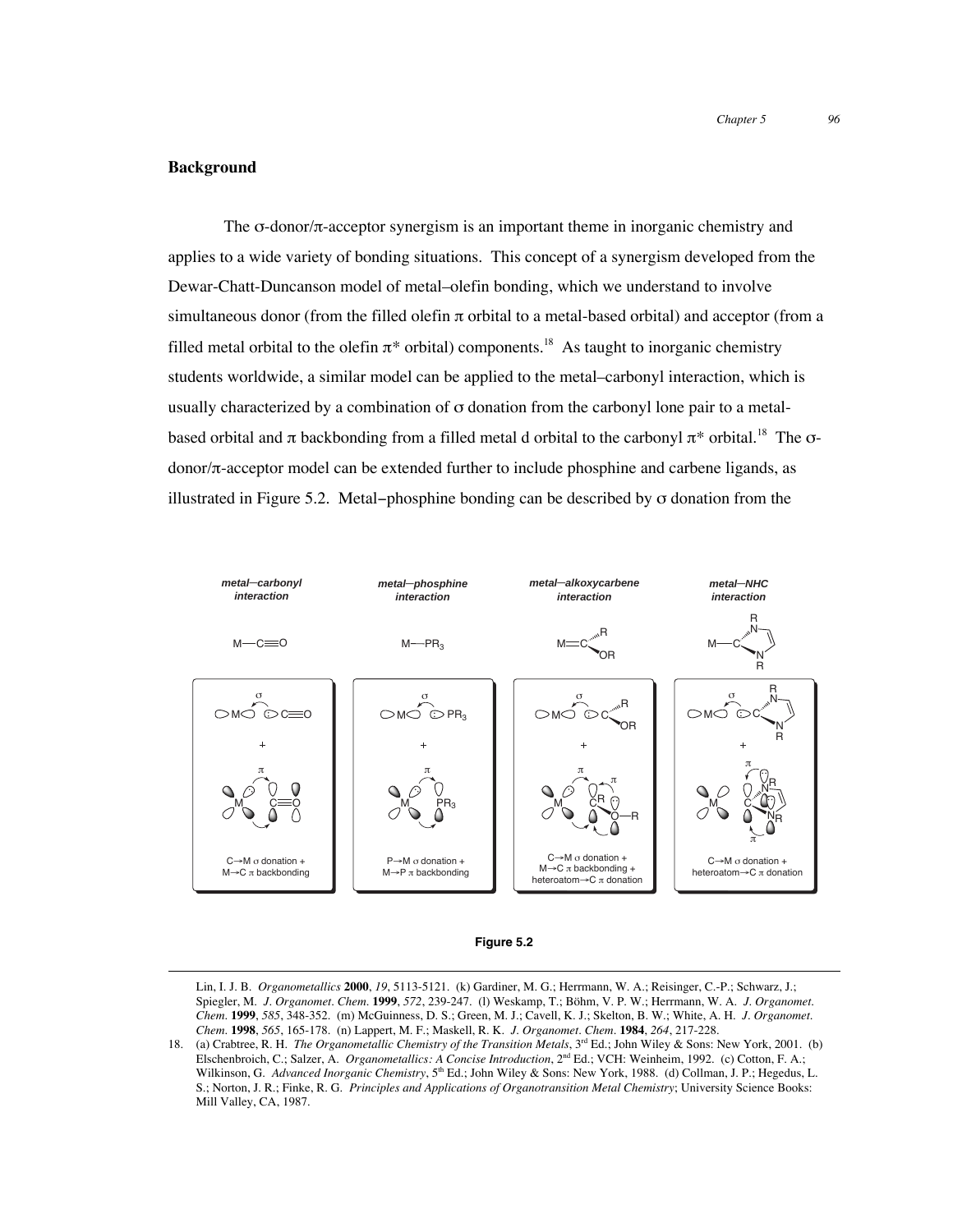phosphorus lone pair to the metal center and  $\pi$  backbonding from a filled metal orbital to the  $\sigma^*$ P−R orbitals.19 Likewise, in traditional "Fischer-type" metal carbenes, the σ-donor interaction involves the carbene lone pair and a metal-based orbital, and the π-backbonding interaction involves a filled metal orbital and the carbene p orbital. The bonding of NHC ligands can be viewed as an extreme Fischer-type case in which σ donation dominates the metal−carbene interaction.

The validity of the σ-donor/π-acceptor description of metal−olefin and −carbonyl interactions is supported by extensive experimental evidence, but it is not as well established for the metal−phosphine and –carbene interactions. The main points of continuing controversy are (1) the relative σ-donor strength of certain derivatives and (2) the extent of metal→ligand  $\pi$ backbonding.<sup>20,21</sup> The  $\sigma$ -donor strength refers to the ability of the lone pair to donate to a metal center; likewise, the  $\pi$  backbonding strength refers to the ability of the ligand to compete for electron density on the metal.

#### **I.** (CO)<sub>5</sub>Mo(L) Complexes

In this study, we address the question of whether the NHC ligand can act in a  $\pi$ -acceptor capacity in addition to being a  $\sigma$ -donor ligand. From previous work, it is clear that  $\pi$ backbonding is not a prerequisite for metal–NHC bonding; for example, NHCs can coordinate to atoms largely incapable of  $\pi$  backbonding, such as lanthanides and alkali metals.<sup>22</sup> However, we want to know if π backbonding is *possible* under the appropriate conditions, which would have important ramifications in catalysis.

We seek to separate and quantify the ligand→metal ( $\sigma$  donor) and metal→ligand ( $\pi$ ) acceptor) components of the bonding in a series  $(CO)$ ,  $Mo(L)$  molecules. This information is important from both theoretical and practical points of view. Importantly, the  $\sigma$ -donor and  $\pi$ acceptor components do not contribute equally to the overall bonding interaction, and thus they do not influence reactivity in the same way. In addition, we would like to test current bonding

 <sup>19.</sup> (a) Orpen, A. G.; Connelly, N. G. *Organometallics* **<sup>1990</sup>**, *9*, 1206-1210. (b) Orpen, A. G.; Connelly, N. G. *J. Chem. Soc., Chem. Commun.* **1985**, 1310-1311. (c) Xiao, S.-X.; Trogler, W. C.; Ellis, D. E.; Berkovitch-Yellin, Z. *J. Am. Chem. Soc.* **1983**, *105*, 7033-7037.

<sup>20.</sup> Wang, S. P.; Richmond, M. G.; Schwartz, M. *J. Am. Chem. Soc.* **1992**, *114*, 7595-7596.

<sup>21.</sup> Magmusson, E. *Aust. J. Chem.* **1985**, *38*, 23-46.

<sup>22.</sup> Schumann, H.; Glanz, M.; Winterfeld, J.; Hemling, H.; Kuhn, N.; Kratz, T. *Angew. Chem., Int. Ed. Engl.* **1994**, *33*, 1733-1734.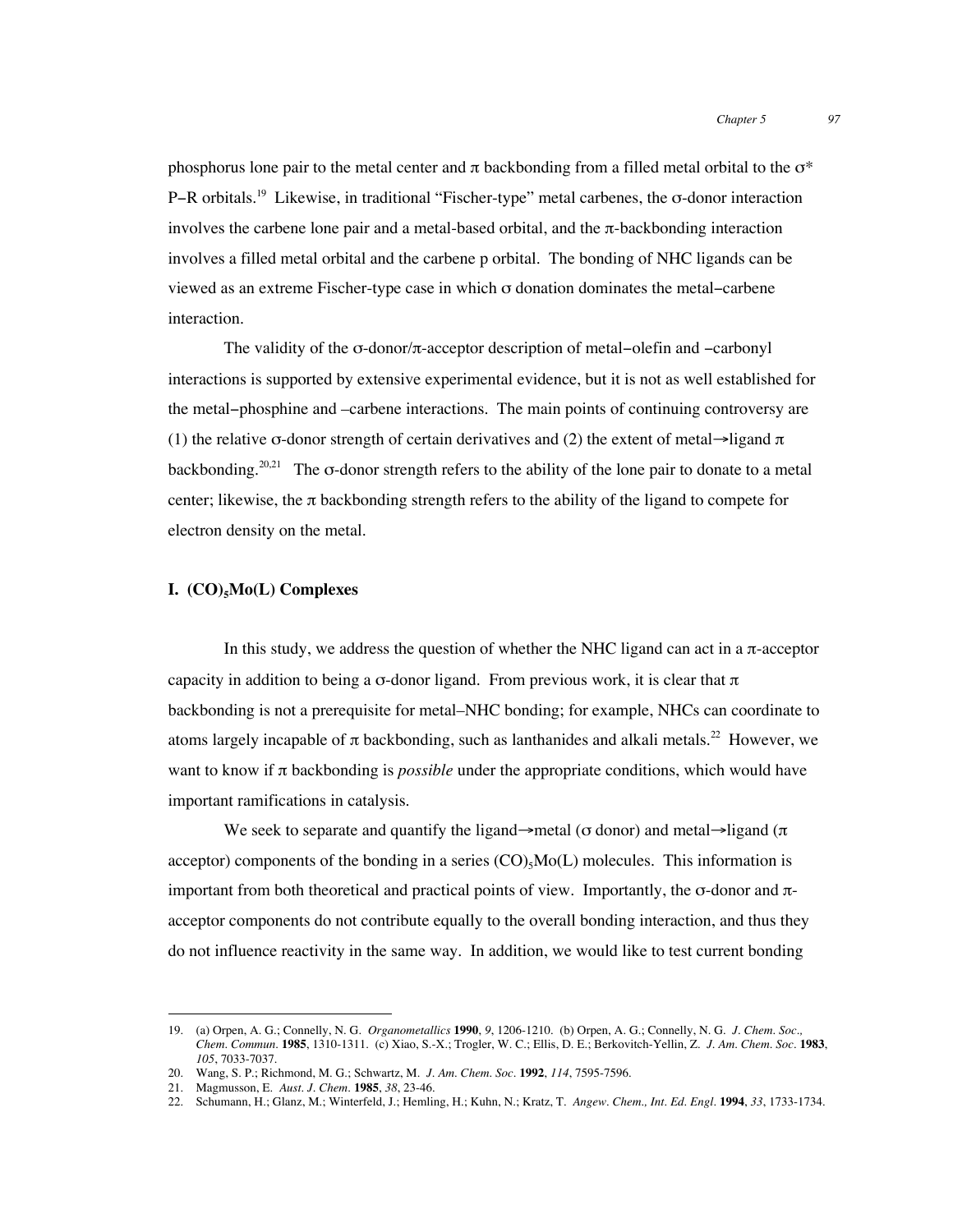models and further refine our understanding of metal−ligand bonding so that it becomes a better predictive too for organometallic reactivity.

#### **Results and Discussion**

**Synthesis and structures of**  $(CO)_{5}Mo(L)$ **.** For this study, we selected a range of L ligands that included several tertiary phosphines, trimethylamine as a representative tertiary amine, and 1,3-diisopropyl-4,5-dimethylimidazol-2-ylidene ( $Pr_2^iMe_2Im$ ) as a representative NHC. We chose this particular NHC because it is one of the more widely used derivatives,  $23,24$  and because its small size aids the sublimation of  $(CO)_{5}Mo(L)$  molecules for gas-phase photoelectron spectroscopy.<sup>25</sup>



A variety of  $(CO)_{5}MO(L)$  complexes were prepared by standard methods. For example,  $(CO)_{5}Mo(NMe_{3})$  was synthesized by the reaction of molybdenum hexacarbonyl with trimethylamine and trimethylamine *N*-oxide.<sup>26</sup> The addition of PC<sub>Y<sub>3</sub></sub> to (CO)<sub>5</sub>Mo(NMe<sub>3</sub>) displaces the labile NMe<sub>3</sub> ligand and cleanly provides  $(CO)_{5}Mo(PCy_{3})$ .  $(CO)_{5}Mo(Pr_{2}^{i}Me_{2}Im)$  was obtained by direct reaction of the free  $Pr_2^i$ Me<sub>2</sub>Im ligand with molybdenum hexacarbonyl.  $(CO)$ <sub>5</sub>Mo(H<sub>2</sub>IMes) and  $(CO)$ <sub>5</sub>Mo(Ph<sub>3</sub>Tri) were prepared from  $(CO)$ <sub>6</sub>Mo and the respective NHC adducts,  $H_2$ IMes $(H)$ (OBu<sup>t</sup>) and  $Ph_3Tri(H)$ (OMe).

The crystal structures of several  $(CO)_{5}Mo(L)$  complexes and the  $Pr_{2}^{i}Me_{2}Im$  free carbene are shown in Figures 5.3-59. Selected bond lengths and angles for some of these molecules and

<sup>23.</sup> Synthesis of Pr<sup>i</sup><sub>2</sub>Me<sub>2</sub>Im: Kuhn, N.; Kratz, T. *Synthesis-Stuttgart* **1993**, 561-562.

<sup>24.</sup> (a) Schumann, H.; Gottfriedsen, J.; Glanz, M.; Dechert, S.; Demtschuk, J. *J. Organomet. Chem.* **2001**, *617-618*, 588-600. (b) Foerstner, J.; Kakoschke, A.; Goddard, R.; Rust, J.; Wartchow, R.; Butenschön, H. *J. Organomet. Chem.* **2001**, *617-618*, 412- 422. (c) Burford, N.; Cameron, T. S.; LeBlanc, D. J.; Phillips, A. D.; Concolino, T. E.; Lam, K.-C.; Rheingold, A. L. *J. Am. Chem. Soc.* **2000**, *122*, 5413-5414. (d) Louie, J.; Grubbs, R. H. *Chem. Commun.* **2000**, 1479-1480. (e) Stabenow, F.; Saak, W.; Weidenbruch, M. *Chem. Commun.* **1999**, 1131-1132. (f) Kuhn, N.; Fahl, J.; Fawzi, R.; Maichle-Mößmer, C.; Steimann, M. *Z. Naturforsch.* **1998**, *53b*, 720-726. (g) Kuhn, N.; Fahl, J.; Boese, R.; Henkel, G. *Z. Naturforsch.* **1998**, *53b*, 881-886. (h) Danopoulos, A. A.; Hankin, D. M.; Wilkinson, G.; Cafferkey, S. M.; Sweet, T. K. N.; Hursthouse, M. B. *Polyhedron* **1997**, *16*, 3879-3892. (i) Black, S. J.; Hibbs, D. E.; Hursthouse, M. B.; Jones, C.; Abdul Malik, K. M.; Smithies, N. A. *J. Chem. Soc., Dalton Trans.* **1997**, 4313-4319. (j) Kuhn, N.; Kratz, T.; Bläser, D.; Boese, R. *Chem. Ber.* **1995**, *128*, 245-250. (k) Kuhn, N.; Kratz, T.; Bläser, D.; Boese, R. *Inorg. Chim. Acta* **1995**, *238*, 179-181.

<sup>25.</sup> We have found that (CO)<sub>5</sub>M<sub>o</sub>(L) complexes coordinated with larger NHCs, such as H<sub>2</sub>IMes, do not sublime under PES conditions. Decomposition of these complexes occurs at elevated temperatures.

<sup>26.</sup> Maher, J. M.; Beatty, R. P.; Cooper, N. J. *Organometallics* **1985**, *4*, 1354-1361.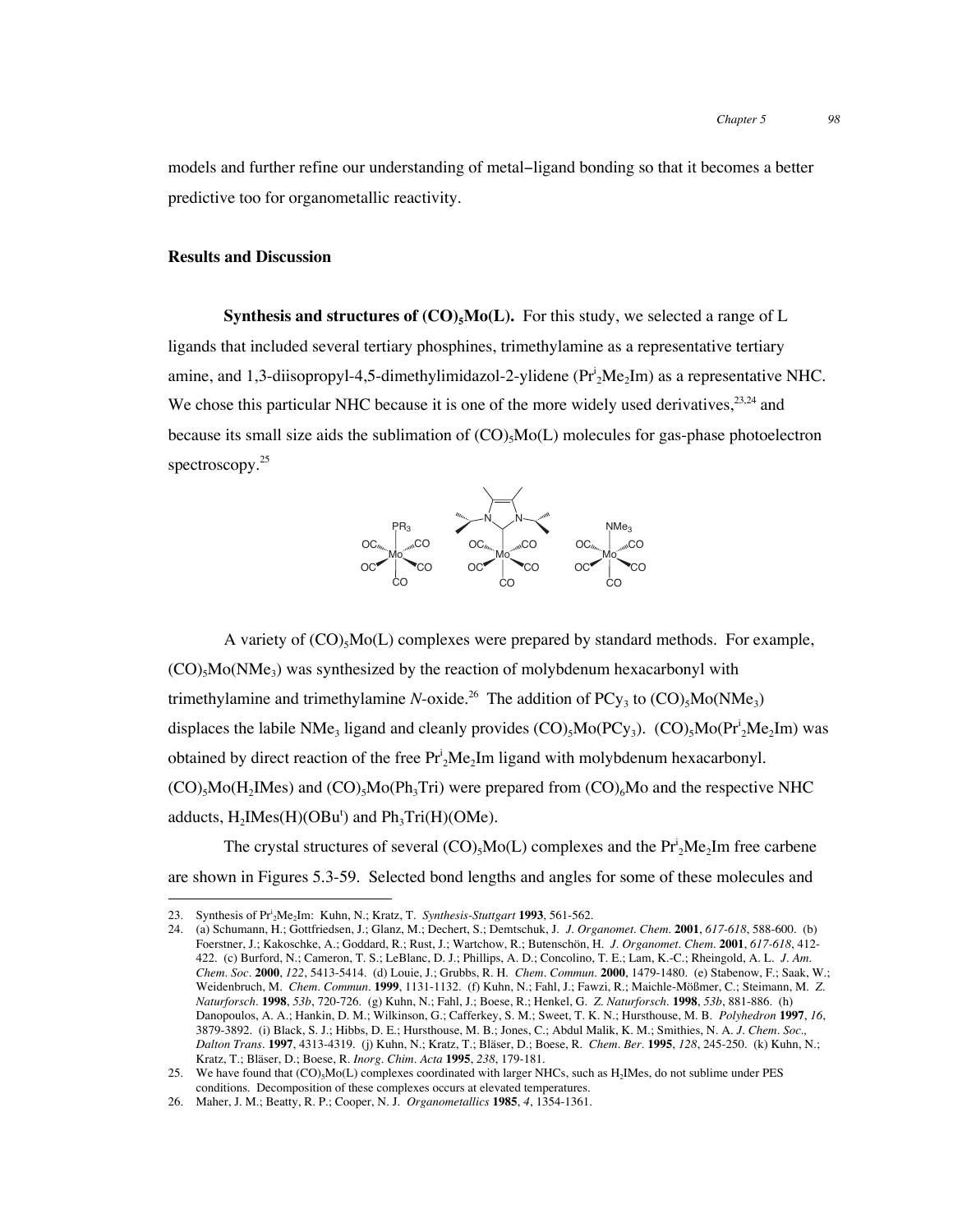related  $(CO)_{5}Mo(L)$  derivatives are collected in Tables 5.1 and 5.2. For comparison, the structure of molybdenum hexacarbonyl was redetermined at low temperature.<sup>27</sup> The structure of  $(CO)$ <sub>5</sub>Mo(PCy<sub>3</sub>) also was determined recently by Valente and coworkers.<sup>28</sup>



Figure 5.3: Structure of  $(CO)_{5}$ Mo(NMe<sub>3</sub>) (CCDC # 183991). Displacement ellipsoids are drawn at 50% probability; hydrogens atoms are drawn at arbitrary scale.



Figure 5.4: Structure of  $(CO)_{5}$ Mo(PCy<sub>3</sub>) (CCDC #176873). For clarity, all hydrogen atoms have been omitted. Displacement ellipsoids are drawn at 50% probability. The outlined set of ellipsoids indicates a disordered cyclohexyl ring.

 <sup>27.</sup> CCDC # 191387. Original structure determination: Mak, T. C. W. *Z. Kristallogr.* **<sup>1984</sup>**, *166*, 277-281.

<sup>28.</sup> Cortes-Figueroa, J. E.; Leon-Velazquez, M. S.; Ramos, J.; Jasinski, J. P.; Deene, D. A.; Zubkowski, J. D.; Valente, E. J. *Acta Cryst.* **2000**, *C56*, 1435-1437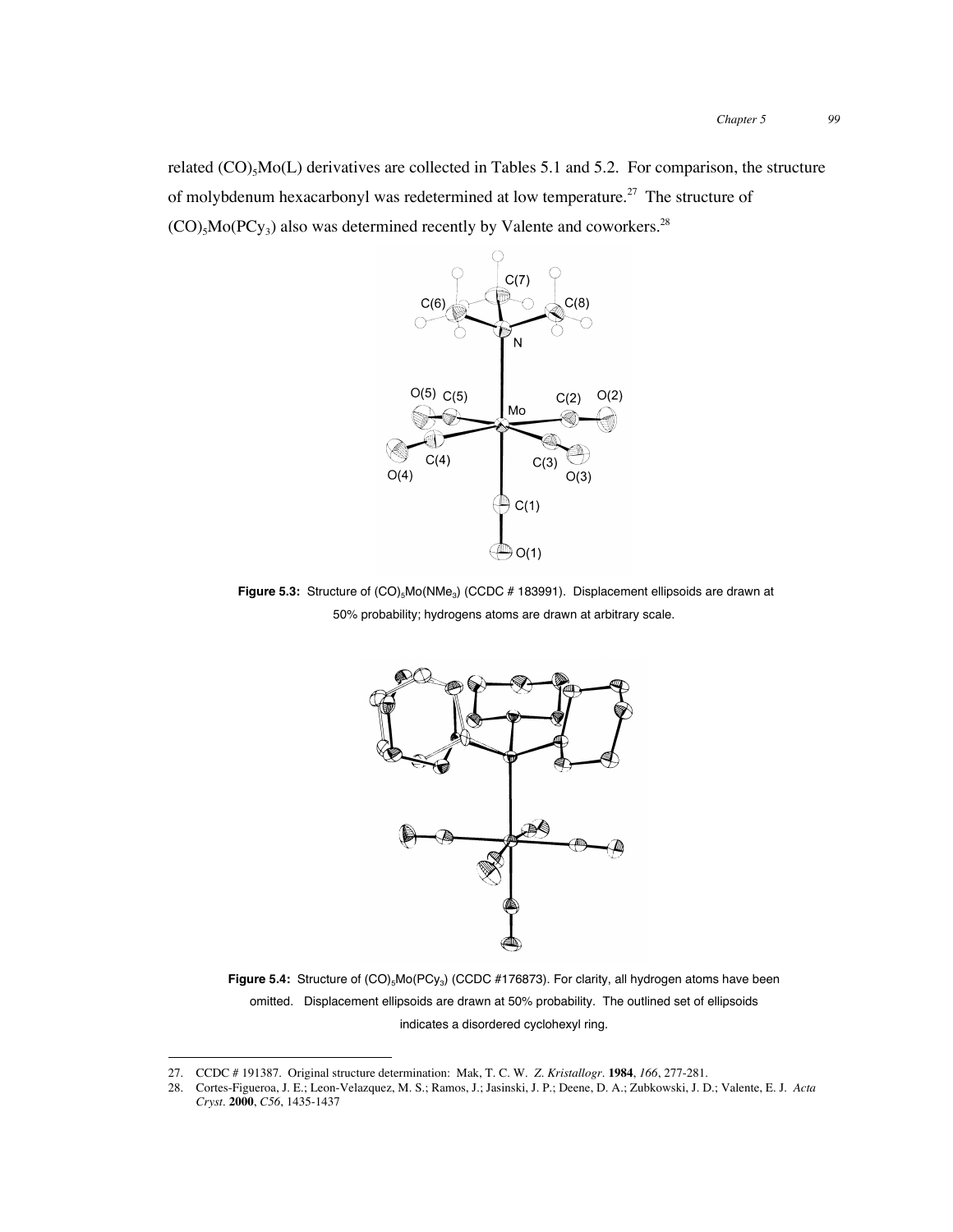*Chapter 5 100*



Figure 5.5: Structure of (CO)<sub>5</sub>Mo(Pr<sup>i</sup><sub>2</sub>Me<sub>2</sub>Im) (CCDC #157341). Displacement ellipsoids are drawn at 50% probability; hydrogen atoms are drawn at arbitrary scale.



**Figure 5.6:** Structure of the Pr<sup>i</sup><sub>2</sub>Me<sub>2</sub>Im free carbene with both top (a) and side (b) views (CCDC #192767).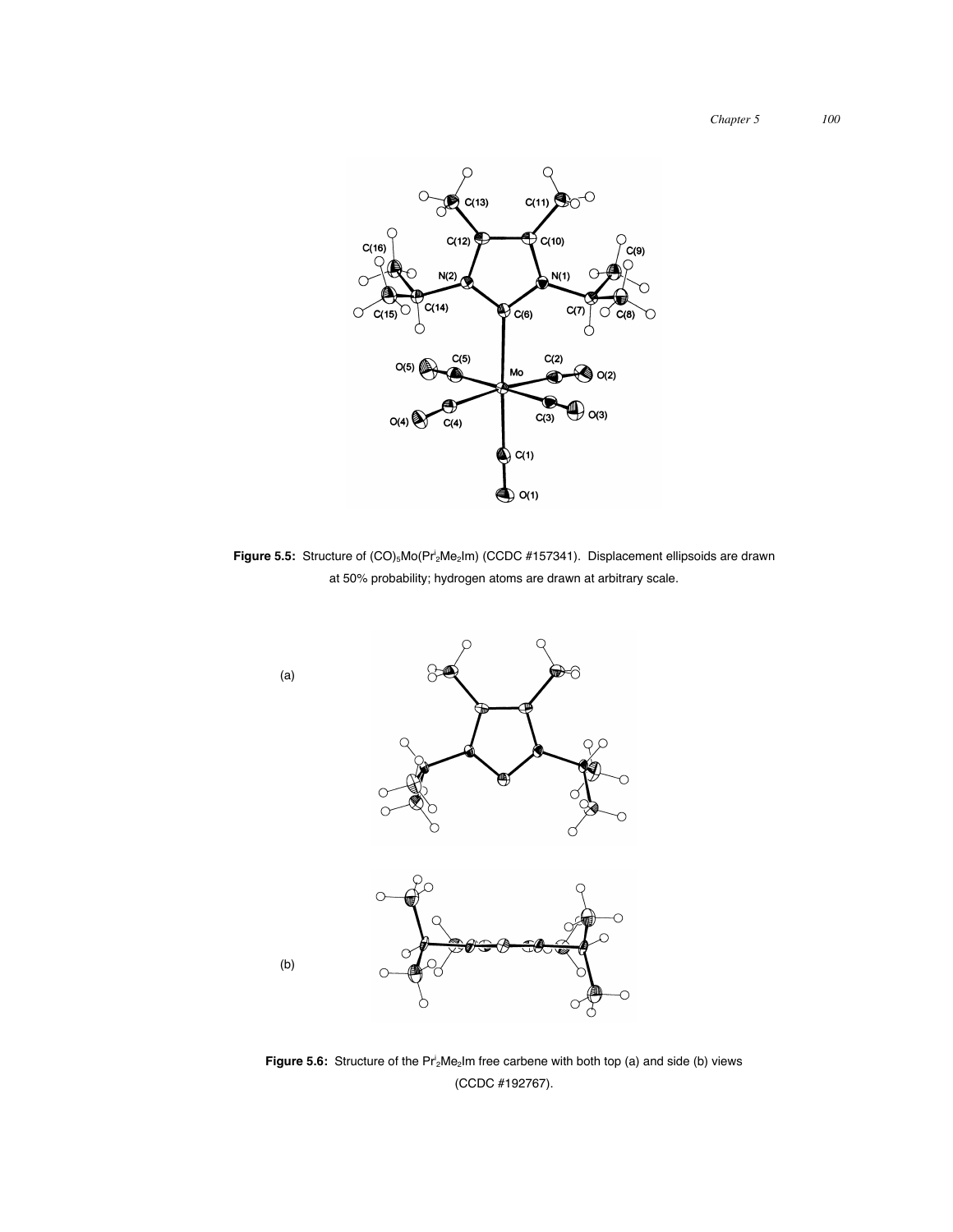

Figure 5.7: Structure of  $(CO)_{5}$ Mo(H<sub>2</sub>IMes) (CCDC #183571). Displacement ellipsoids are drawn at 50% probability; hydrogens atoms are drawn at arbitrary scale.



Figure 5.8: Structure of  $(CO)_{5}$ Mo(Ph<sub>3</sub>Tri) (CCDC #150145). Displacement ellipsoids are drawn at 50% probability; hydrogens atoms are drawn at arbitrary scale.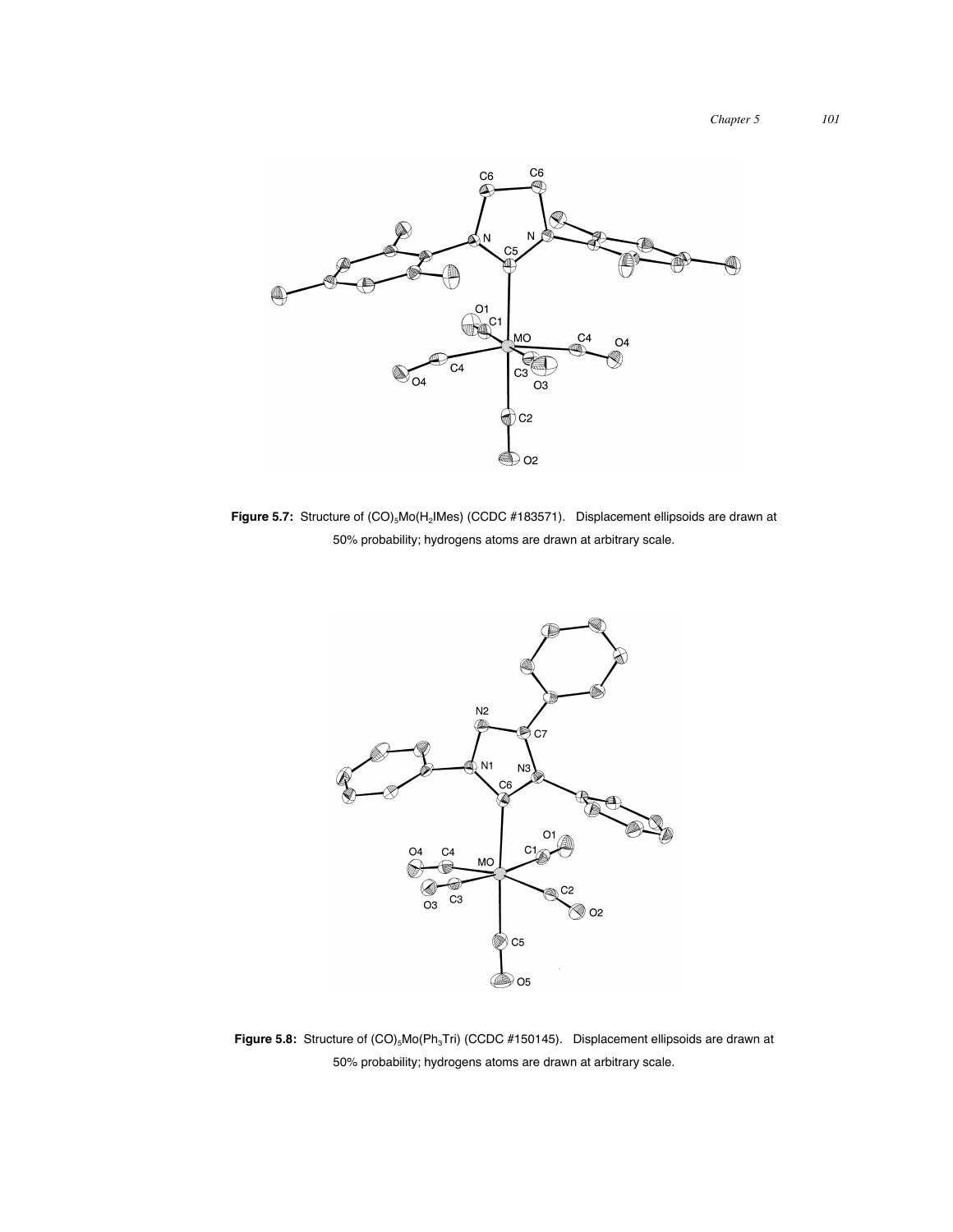

Figure 5.9: Structure of (CO)<sub>5</sub>Mo(CyMesIm) (CCDC #157420). Displacement ellipsoids are drawn at 50% probability; hydrogens atoms are drawn at arbitrary scale.

| L                | Ref.                                                                                                                                                                                                                                                                                                       | Mo-L     | $Mo-C_{ax}$ | $C = O_{ax}$ | $Mo-C_{eq}$ | $C = O_{eq}$ | $Mo-C=O_{ax}$ | $Mo-C=O_{eq}$ | L cone angle             |                |
|------------------|------------------------------------------------------------------------------------------------------------------------------------------------------------------------------------------------------------------------------------------------------------------------------------------------------------|----------|-------------|--------------|-------------|--------------|---------------|---------------|--------------------------|----------------|
|                  |                                                                                                                                                                                                                                                                                                            |          |             |              | (avg)       | (avg)        |               | (avg)         | $(xtal; [9]$ theo $[h]$  |                |
| CO               | [a]                                                                                                                                                                                                                                                                                                        |          | 2.059(3)    | 1.125(5)     | 2.059(3)    | 1.125(5)     | 179.3(4)      | 179.3(4)      |                          |                |
|                  | [j]                                                                                                                                                                                                                                                                                                        |          | 2.059(1)    | 1.137(1)     | 2.059(1)    | 1.137(1)     | 179.5(1)      | 179.5(1)      |                          |                |
| PF <sub>3</sub>  | [b]                                                                                                                                                                                                                                                                                                        | 2.37(1)  | 2.06(1)     | 1.15(1)      | 2.06(1)     | 1.15(1)      |               | 175(2)        | $\overline{\phantom{0}}$ | 104(2)         |
| PCI <sub>3</sub> | [c]                                                                                                                                                                                                                                                                                                        | 2.379(1) | 2.035(2)    | 1.137(3)     | 2.052(2)    | 1.131(2)     | 179.4(2)      | 178.3(2)      | $\overline{\phantom{0}}$ | 124(2)         |
| PPh <sub>3</sub> | [e]                                                                                                                                                                                                                                                                                                        | 2.560(1) | 1.995(3)    | 1.142(4)     | 2.046(4)    | 1.134(4)     | 178.3(3)      | 177.2(3)      | 148(5)                   | 145(2)         |
| $Pr^i_2Me_2$ Im  | [j]                                                                                                                                                                                                                                                                                                        | 2.311(2) | 1.991(2)    | 1.152(2)     | 2.047(2)    | 1.142(2)     | 178.4(2)      | 176.9(2)      |                          |                |
| PMe <sub>3</sub> | [d]                                                                                                                                                                                                                                                                                                        | 2.508(1) | 1.984(3)    | 1.152(3)     | 2.036(5)    | 1.134(3)     | 179.7(4)      | 179.3(4)      | 111(2)                   | 118(2)         |
| $PCy_3$          | $[!]% \centering \subfloat[\centering]{{\includegraphics[width=0.28\textwidth]{figs-pr2.png}}% \qquad \subfloat[\centering]{{\includegraphics[width=0.28\textwidth]{figs-pr2.png}}% \caption{The 3D maps of the estimators in the estimators in the estimators in the right hand is 1.}% \label{fig:py2}%$ | 2.594(2) | 1.972(6)    | 1.154(6)     | 2.028(7)    | 1.148(6)     | 177.7(2)      | 175.6(2)      | 160(5)                   | 170(2)         |
|                  | [j]                                                                                                                                                                                                                                                                                                        | 2.583(1) | 1.989(2)    | 1.147(2)     | 2.044(2)    | 1.140(2)     | 179.8(2)      | 176.0(2)      |                          |                |
| NMe <sub>3</sub> | [j]                                                                                                                                                                                                                                                                                                        | 2.369(1) | 1.955(1)    | 1.158(2)     | 2.051(1)    | 1.137(2)     | 179.5(1)      | 174.8(1)      |                          | $132(2)^{[1]}$ |

**Table 5.1:** Comparison of (CO)<sub>5</sub>Mo(L) bond distances (Å), angles (deg), and L cone angles (deg).

[a] Mak, T. C. W. *Z. Kristallogr.* **1984**, *166*, 277-281; [b] (gas-phase electron diffraction) Bridges, D. M.; Holywell, G. C.; Rankin, D. W. H.; Freeman, J. M. *J. Organomet. Chem.* **1971**, *32*, 87-95; [c] Frenking, G.; Wichmann, K.; Fröhlich, N.; Grobe, J.; Golla, W.; Le Van, D.; Krebs, B.; Läge, M. *Organometallics* **2002**, *21*, 2921-2930; [d] Davies, M. S.; Aroney, M. J.; Buys, I. E.; Hambley, T. W.; Calvert, J. L. *Inorg. Chem.* **1995**, *34*, 330-336; [e] Cotton, F. A.; Darensbourg, D. J.; Ilsley,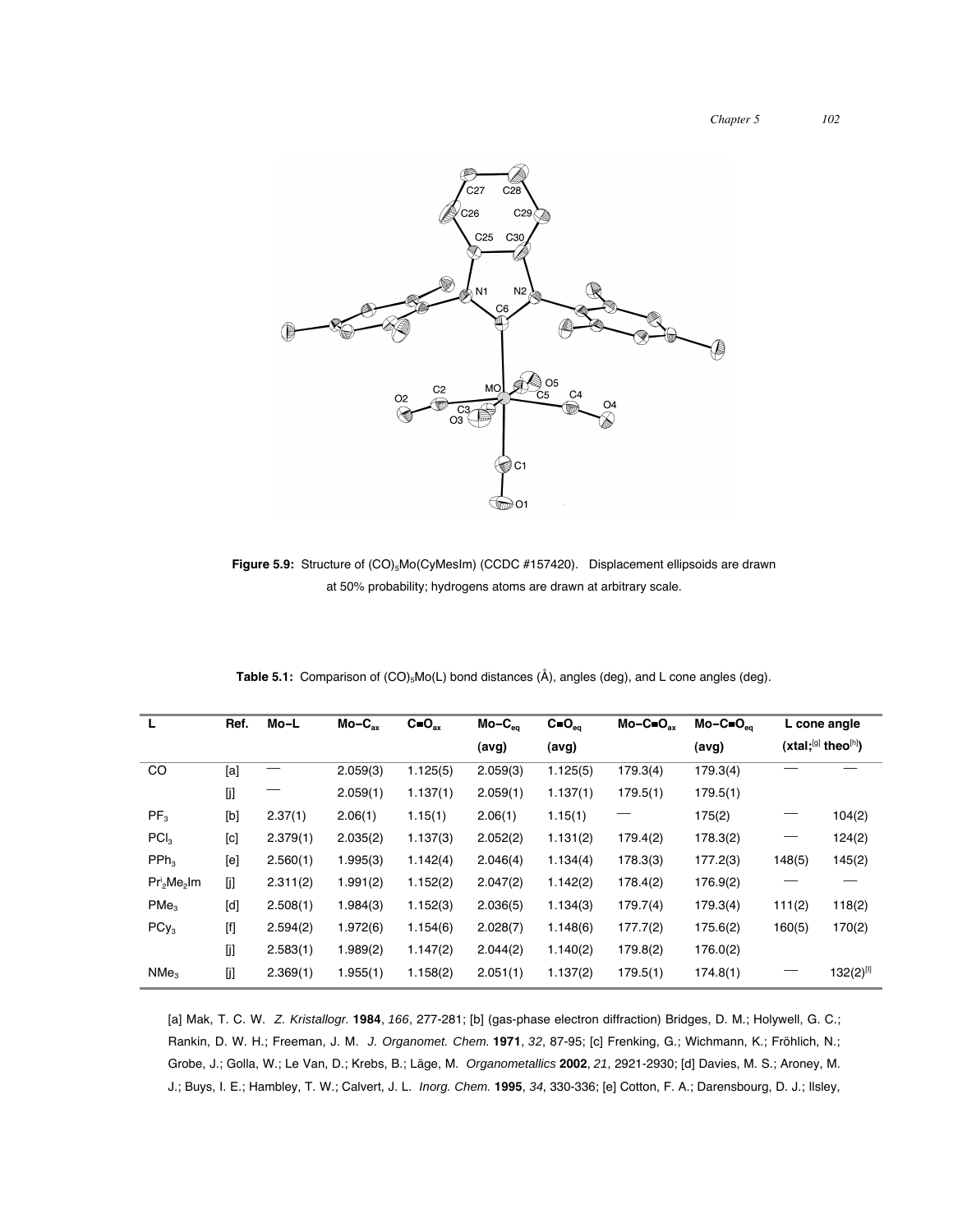W. H. *Inorg. Chem.* **1981**, *20*, 578-583; [f] Cortes-Figueroa, J. E.; Leon-Velazquez, M. S.; Ramos, J.; Jasinski, J. P.; Deene, D. A.; Zubkowski, J. D.; Valente, E. J. *Acta Cryst.* **2000**, *C56*, 1435-1437; [g] averaged crystallographic cone angles for all complexes in the Cambridge Structural Database; Müller, T. E.; Mingos, D. M. P. *Trans. Met. Chem.* **1995**, *20*, 533-539; [h] idealized/theoretical (Tolman) cone angles; Tolman, C. A. *Chem. Rev.* **1977**, *77*, 313-348; [i] Seligson, A. L.; Trogler, W. C. *J. Am. Chem. Soc.* **1991**, *113*, 2520-2527; [j] this work.

| <b>Complex</b>                   | Free L           | Ref. For | Average distances             |          |          | Average angles                 |          |          |  |
|----------------------------------|------------------|----------|-------------------------------|----------|----------|--------------------------------|----------|----------|--|
|                                  |                  | free L   | (bond; in complex; in free L) |          |          | (angle; in complex; in free L) |          |          |  |
| $(CO)_{5}Mo(NMe_{3})$            | NMe <sub>3</sub> | [a]      | $N-C$                         | 1.484(2) | 1.451(3) | $C-N-C$                        | 107.5(1) | 110.9(6) |  |
| $(CO)_{5}Mo(PF_{3})$             | PF <sub>3</sub>  | [b]      | $P-F$                         | 1.557(4) | 1.570(1) | $F-P-F$                        | 99.5(5)  | 97.8(2)  |  |
| $(CO)_{5}$ Mo $(PCl_{3})$        | PCI <sub>3</sub> | [c]      | $P-CI$                        | 2.031(1) | 2.043(3) | $CI-P-CI$                      | 99.9(1)  | 100.1(3) |  |
| $(CO)_{5}Mo(PMe_{3})$            | PMe <sub>3</sub> | [d]      | $P-C$                         | 1.811(3) | 1.846(3) | $C-P-C$                        | 102.7(4) | 98.6(3)  |  |
| $(CO)_{5}Mo(PPh_{3})$            | PPh <sub>3</sub> | [e]      | $P-C$                         | 1.834(3) | 1.831(2) | $C-P-C$                        | 115.6(1) | 102.8(1) |  |
| $(CO)_{5}Mo(PCV_{3})$            | $PCy_3$          | [f]      | $P-C$                         | 1.865(2) | 1.868(6) | $C-P-C$                        | 105.9(2) | 103.8(3) |  |
| $(CO)_{5}Mo(Pr^{1}_{2}Me_{2}Im)$ | $Pr^1_2Me_2$ Im  | [g]      | $C-N$                         | 1.367(2) | 1.364(1) | $N-C-N$                        | 103.6(2) | 101.9(1) |  |

**Table 5.2:** Comparison of selected  $(CO)_{5}MO(L)$  bond distances  $(\hat{A})$  and angles (deg) with those in the corresponding free ligands.

[a] (structure by rotational spectroscopy) Wollrab, J. E.; Laurie, V. W. *J. Chem. Phys.* **1969**, *51*, 1580-1583; [b] (gasphase electron diffraction) Morino, Y.; Kuchitsu, K.; Moritani, T. *Inorg. Chem.* **1969**, *8*, 867-871; [c] (structure by gasphase microwave spectroscopy) Kisliuk, P.; Townes, C. H. *J. Chem. Phys.* **1950**, *18*, 1109-1111; [d] (structure by gasphase electron diffraction) Bartell, L. S.; Brockway, L. O. *J. Chem. Phys.* **1960**, *32*, 512-515; [e] Dunne, B. J.; Orpen, A. G. *Acta Cryst.* **1991**, *C47*, 345-347; [f] Davies, J. A.; Dutremez, S.; Pinkerton, A. A. *Inorg. Chem.* **1991**, *30*, 2380-2387; [g] this work.

The Mo−L bond distances vary, but there are many factors that influence this parameter: the bonded atom, the steric parameters of the ligand, and the electronics of the ligand. This makes any constructive comment difficult. However, the steric impact on the axial carbonyl should be minimal, so metrical changes of this ligand may have some electronic significance. In all  $(CO)$ <sub>5</sub>Mo(L) structures, the structural trans influence of the L ligands causes the axial carbonyl ligand to contract along the Mo–C bond and elongate along the C≡O bond because of increased Mo→CO  $\pi$  backbonding. Compared to (CO)<sub>6</sub>Mo, the maximum Mo–C<sub>ax</sub> contraction of 0.104 Å occurs in  $(CO)_{5}Mo(NMe_{3})$ . The maximum C≡O<sub>ax</sub> elongation of 0.021 Å occurs in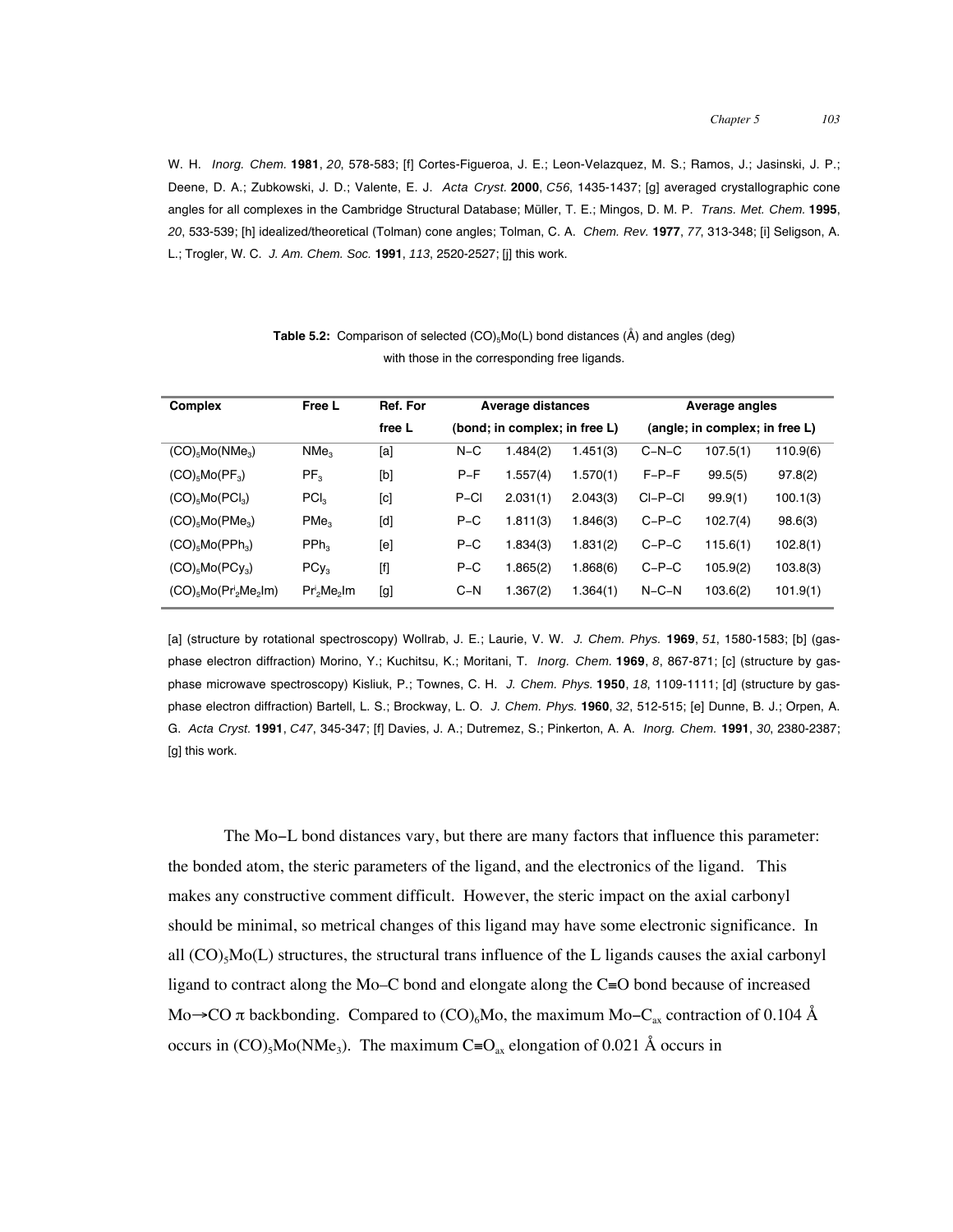$(CO)_{5}Mo(NMe_{3})$  as well. The maximum Mo– $C_{eq}$  contraction is of much smaller magnitude, of up to 0.023 Å in  $(CO)_{5}Mo(PMe_{3})$ , and any  $C=O_{eq}$  elongation is non-existent.

All Mo–C≡O<sub>ax</sub> angles are essentially linear. On average, the Mo–C≡O<sub>eq</sub> angles are slightly bent away from L (up to 4.4°) when the ligand is bulky, as in  $PCy_3$  and  $Pr_2^1Me_2Im$ , but curiously, they are bent even further when L is  $NMe<sub>3</sub>$  (by 5.2°).

There are significant differences in the structures of  $(CO)_{6}$ Mo and  $(CO)_{5}MO(PC_{y_{3}})$ determined at lower (98 K) and higher (293-295 K) temperatures. For  $(CO)_{6}$ Mo, we see lengthening of the C≡O bond at lower temperature by 0.012 Å. For (CO)<sub>5</sub>Mo(PCy<sub>3</sub>), we see the largest differences in the Mo–P distance (a decrease of 0.011  $\AA$  at lower temperature), the Mo–C<sub>ax</sub> distance (an increase of 0.017 Å at lower temperature), the Mo–C<sub>eq</sub> distance (an increase of 0.016 Å at lower temperature), and the Mo–C≡O<sub>ax</sub> angle (an increase of 2.1° at lower temperature). As always, due caution in comparing structural parameters is necessary.

In  $(CO)$ <sub>5</sub>Mo( $Pr^i_2Me_2Im$ ), a staggered tetracarbonyl arrangement is enforced by the isopropyl protons positioned between adjacent carbonyl ligands (Figure 5.5), in contrast to the arrangement in  $(CO)$ <sub>5</sub>Mo( $H_2$ IMes) (Figure 5.7). However, the isopropyl groups in the free ligand  $Pr_2^i$ Me<sub>2</sub>Im are oriented in the opposite direction and adopt a slightly staggered arrangement.<sup>29</sup> This arrangement helps protect the carbene lone pair and improve the stability of the free NHC.

Table 5.2 describes changes in geometry upon ligand binding. For  $L = PPh_3$ ,  $PCy_3$ , and  $Pr_2^i$ Me<sub>2</sub>Im, the X–Y bonds (P–C or C–N) in the coordinated ligand and the free ligand are identical within error (using  $3\sigma$  as a realistic error estimate). However, the Y–X–Y angles (C–P–C or N–C–N) are consistently smaller in the free ligand compared to the bound ligand, by up to 12.8(1)<sup>o</sup> for  $L = PPh_3$ . For  $L = NMe_3$ ,  $PF_3$ ,  $PCl_3$ , and  $PMe_3$ , there are also variations between the bond lengths and angles in the complex and free ligand, but because the structures of the free ligands were obtained in the gas phase by a variety of techniques, it is difficult to make comparisons. In general, we can conclude that there is no obvious correlation between the properties of L and structural changes in  $(CO)$ <sub>5</sub>Mo(L) complexes.

**Photoelectron spectroscopy.<sup>30</sup>** This crystal structure information provides valuable information about the three-dimensional ground-state structures of  $(CO)_{5}Mo(L)$  complexes and the steric environment of the L ligands. However, the electronic structure of these molecules is a critical aspect of their reactivity. A direct method to study electronic structure is photoelectron

 <sup>29.</sup> Alder and co-workers have predicted that the isopropyl groups adopt an eclipsed arranged in the preferred conformation. Alder, R. W.; Allen, P. R.; Williams, S. J. *Chem. Commun.* **1995**, 1267-1268.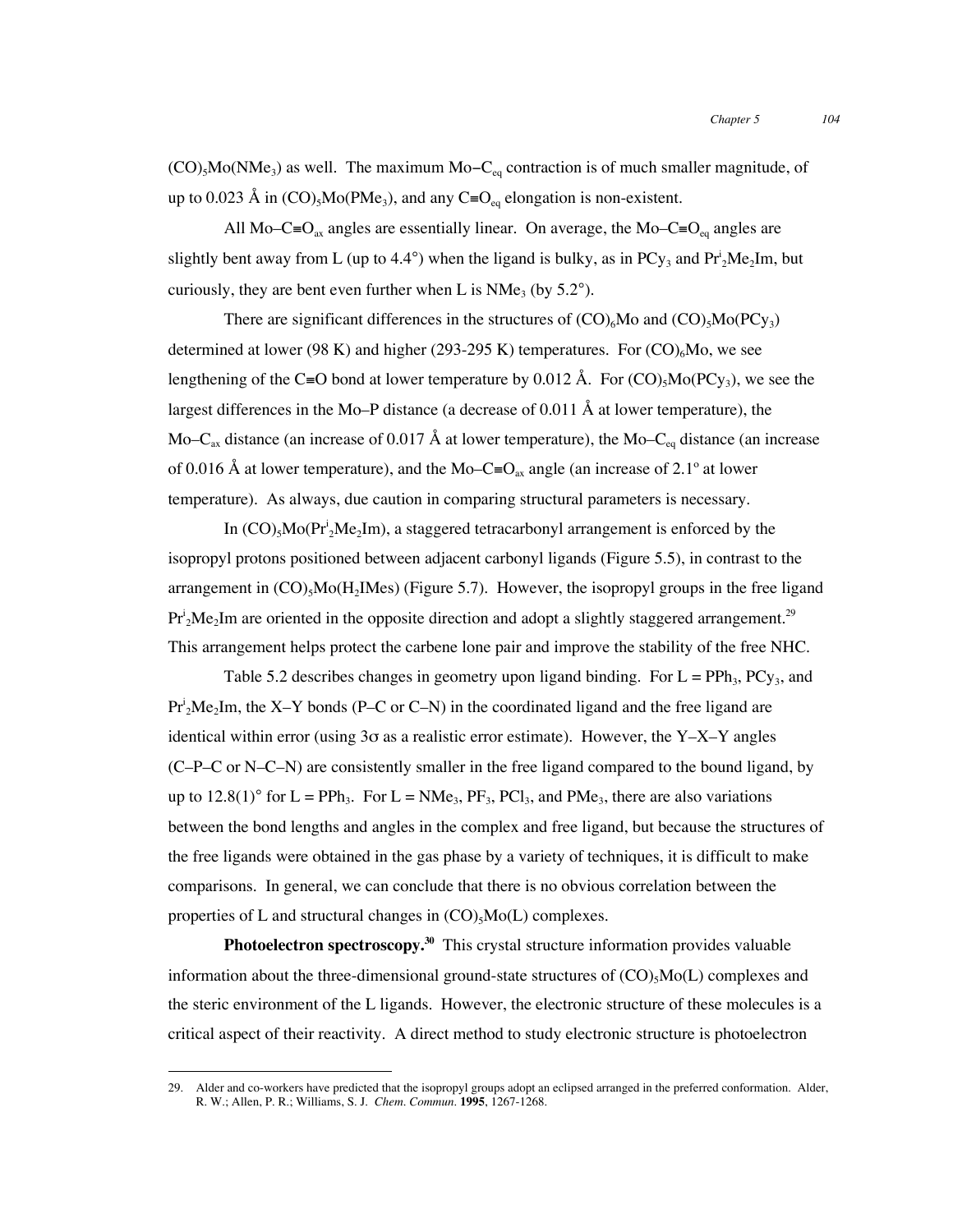spectroscopy, which provides a measure of the ionization potentials of a molecule. These ionization energies are directly related to the energy levels of distinct molecular orbitals.

As illustrated in Figure 5.10, a  $(CO)_{6}$ Mo molecule in octahedral symmetry has a triply degenerate  $t_{2g}$  set of orbitals. When one carbonyl ligand is placed with another ligand L, the symmetry descends to  $C_{4v}$ , which causes the  $t_{2g}$  orbitals to split into  $b_2$  and e sets.



**Figure 5.10**

Figure 5.11 shows the close-up metal ionization regions of the photoelectron spectra for  $(CO)_{6}$ Mo and a series of  $(CO)_{5}$ Mo(L) molecules, where L = trimethylphosphine (PMe<sub>3</sub>), triphenylphosphine (PPh<sub>3</sub>), tricyclohexylphosphine (PCy<sub>3</sub>), and the N-heterocyclic carbene Pr<sup>*i*</sup><sub>2</sub>Me<sub>2</sub>Im. The 2:1 ratio band structure is consistent for all (CO)<sub>5</sub>Mo(L) molecules and reflects the degeneracies of the e and  $b<sub>2</sub>$  sets. The first ionization feature (at lowest ionization energy) is assigned as the metal e orbital set and designated M1/M2, whereas the  $b_2$  ionization is designated as M3. In all experiments, instrument resolution was high enough to observe a shoulder off of the M3 ionization, which is assigned as the vibrational stretching frequency of carbonyl ( $v_{\text{CO}}$ ) and designated M3′.

Data for  $(CO)_{6}$ Mo has been reported previously,<sup>31</sup> but it was re-collected under highresolution conditions for this study. The ionizations from the triply degenerate molybdenum  $t_{2g}$ orbitals occur at 8.38 eV (Figure 5.11 **A**).

 <sup>30.</sup> These studies were done in collaboration with Prof. Dennis Lichtenberger and Tonja Bill at the University of Arizona.

<sup>31.</sup> (a) Cooper, G., Green, J.C., Payne, M. P., Dobson, B. R., Hillier, I. H. *J. Am. Chem. Soc.* **1987**, *109*, 3836-43. (b) Hubbard, J. L., Lichtenberger, D. L. *J. Am. Chem. Soc.* **1982,** *104*, 2132-8.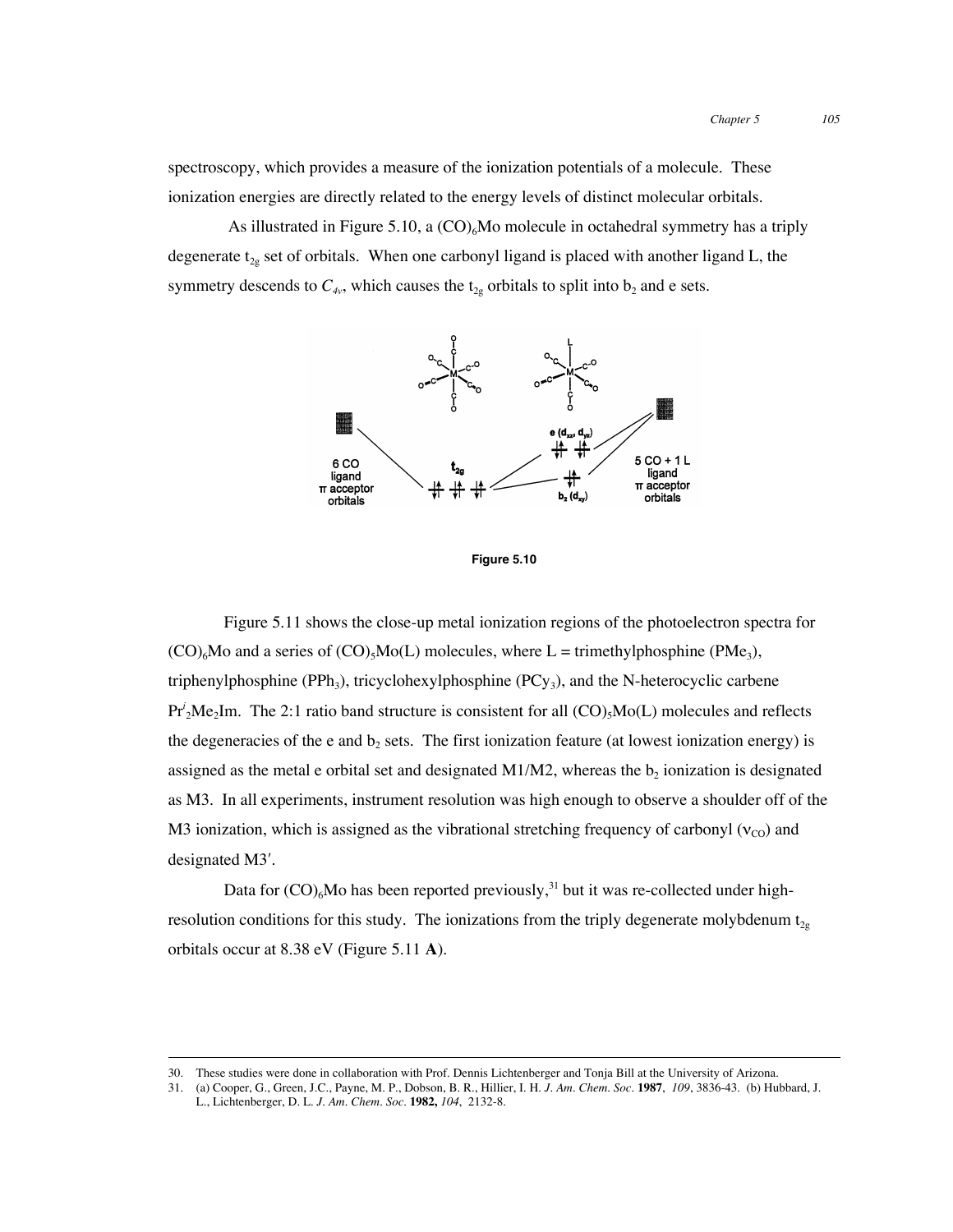

**Figure 5.11:** He I photoelectron spectra for the metal ionizations for  $(CO)_{5}MO(L)$ ; L = CO (**A**), NMe3 (**B**), PMe3 (**C**), PPh3 (**D**), PCy3 (**E**) and Pri 2Me2Im (**F**).

The photoelectron spectrum for  $(CO)_{5}Mo(NMe_{3})$  (Figure 5.11 **B**) displays the same 2:1 ration of the e to  $b_2$  orbitals, which is consistent with the symmetry of these molecules. The ionizations from the e orbital for this amine complex occur at 7.49 eV, and the  $b_2$  at 7.88 eV, with the vibrational stretching of the CO resolved at 8.09 eV.

The spectrum for  $(CO)_{5}Mo(PMe_{3})$  (Figure 5.11 C), which has been previously reported,<sup>32</sup> shows ionizations from the e orbital (M1/M2) at 7.57 eV and from the  $b_2$  orbital (M3) at 7.85 eV. Two vibrational progressions for the carbonyl stretching frequencies ( $v_{\text{CO}}$ ) were resolved at 8.10

 <sup>32.</sup> (a) Puddenphatt, R. J., Dignardbailey, L., Bancroft, G. M. *Inor. Chim. Acta – Articles and Letters* **<sup>1985</sup>**, *96*, L91. (b) Ikuta, S., Kebarle, P., Bancroft, G. M., Chan, T., Puddenphatt, R. J. *J. Am. Chem. Soc*. **1982**, *104*, 5899. (c) Lichtenberger, D. L., Jatcko, M. E. *Inorg. Chem*. **1992**, *31*, 451.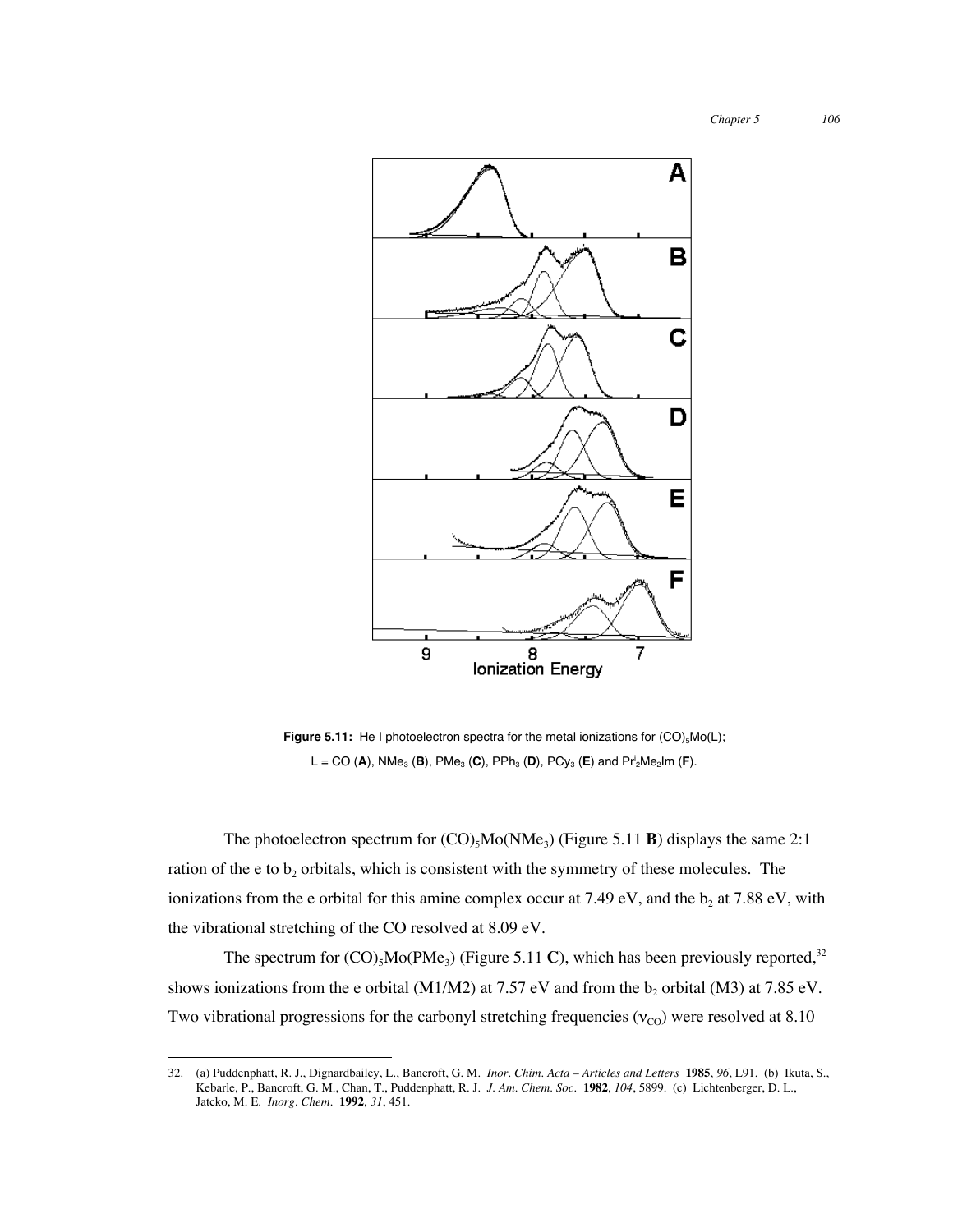eV and 8.37 eV. Ionizations for the metal orbitals of triphenylphosphine (Figure 5.11 **D**) occur at 7.33 eV for the e (M1/M2) and 7.62 eV for the  $b_2$ , with the stretching frequency of CO at 7.86 eV. Of the series of molybdenum pentacarbonyl phosphine complexes,  $(CO)$ <sub>5</sub>Mo(PCy<sub>3</sub>) has the lowest ionization energy for the e orbitals at 7.29 eV, with the  $b_2$  at 7.60 eV and  $v_{\text{CO}}$  at 8.87 eV (Figure 5.11 **E**).

The photoelectron spectrum for  $(CO)$ <sub>5</sub>Mo  $Pr'_2Me_2Im$  in Figure 5.11 **F** shows the same basic features as for the phosphine analogs. Metal based ionizations correlating to the M1/M2 ionizations are seen at 6.98 eV, and the M3 and M3′ ionizations are at 7.42 eV and 7.70 eV, respectively.

Photoelectron spectroscopy provides the most conclusive results regarding the σ donor and  $\pi$  acceptor ability of ligands. With this experiment, we have been able to successfully separate and quantify the  $\sigma$  and  $\pi$  components in a series of molybdenum-phosphine, -amine, and -NHC bonds. As shown in previous photoelectron investigations of metal-phosphine complexes, the outer valence electronic structure leads to ionizations that correlate to the metal d orbitals. Focusing on the metal-based ionizations in Figure 5.11 **B**-**F**, it is recognized that the metal orbitals is split into the e and  $b_2$  symmetry sets under the  $C_{4v}$  symmetry of the  $(CO)_{5}MO(L)$ molecule (Figure 5.10). The two orbitals that form the e set each backbond to three CO ligands and L. The remaining  $b_2$  orbital backbonds to the four carbonyls in the equatorial plane that are cis to L. The primary difference between the stabilization of the  $b_2$  orbital and the e is the variance in backbonding ability between the carbonyl ligands, and the phosphine or carbene ligand. Because CO is such a strong  $\pi$ -backbonding ligand, the  $b_2$  ionization with its four interactions with carbonyl is stabilized to higher ionization energy compared to the two orbitals comprising the e set. For the complexes in this study, the energy separation between the e and  $b<sub>2</sub>$ is ~0.29 eV for  $(CO)_{5}Mo(L)$  where L is a phosphine ligand. The consistency of the energy separation between the e and  $b_2$  for the phosphine complexes indicates that the  $\pi$  stabilization is the same by this technique for each phosphine ligand studied.

To completely understand the  $\pi$ -acceptor ability of a ligand, the e-b<sub>2</sub> splitting for both strong π-acceptors and weak π-acceptors are compared. The strong π-acceptor CO ligand shows complete degeneracy of the  $t_{2g}$  orbitals and thus no splitting. On the other hand, a benchmark for the absence of  $\pi$  interactions is the (CO)<sub>5</sub>Mn(H) molecule in which the hydride ligand has no possibility of  $\pi$ -type interactions, and the observed e-b<sub>2</sub> splitting is 0.40  $\pm$  0.02 eV in this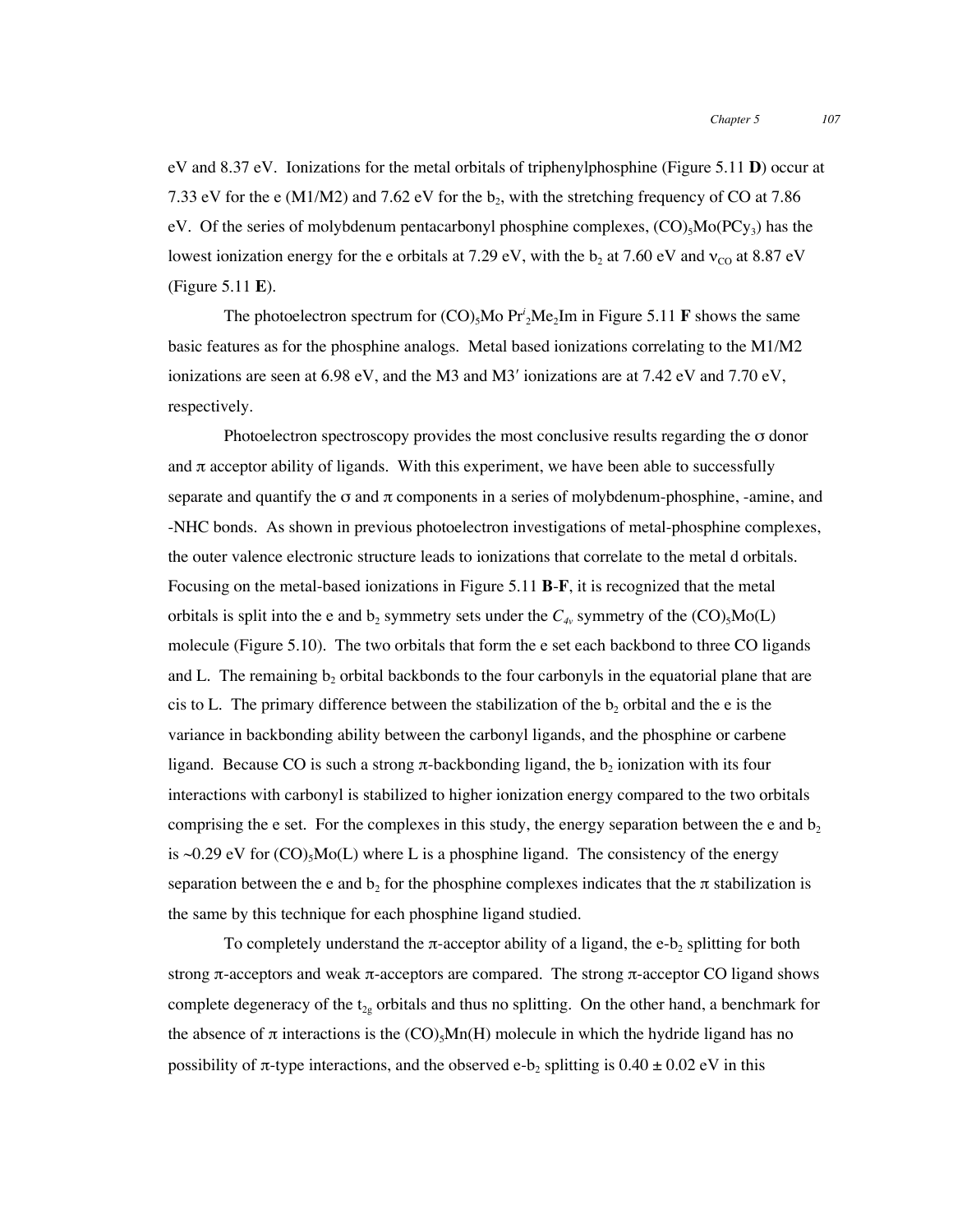instance. $33$  Comparison of this value to the splitting seen for the phosphine derivatives indicates that the phosphine ligands are weak  $\pi$  acceptors, and are approximately 25% as effective as the carbonyl ligand at π-backbonding.

In comparing the photoelectron spectrum of  $(CO)$ <sub>5</sub>Mo(Pr<sup>*i*</sup><sub>2</sub>Me<sub>2</sub>Im) to the spectra of the  $(CO)_{5}Mo(PR_{3})$  complexes, it is readily apparent that the electronic factors of the carbene complex differ substantially from the phosphines. First, the metal ionizations in the carbene molecule are destabilized compared to the phosphine systems. This is indicative of the greater electron richness at the metal center, a direct result of a large amount of electron density being donated from the carbene ligand to the metal. Second, the observed  $e-b$ , splitting is also greater than in the phosphine derivatives (0.44 eV). This value is in the range expected for ligands with no  $\pi$ acceptor ability. Similarly, the e-b<sub>2</sub> splitting of (CO)<sub>5</sub>Mo(NMe<sub>3</sub>) is also  $\sim 0.4$  eV, which is consistent with the inability of this tertiary amine to participate in  $\pi$  backbonding.

The relative σ-donor abilities of these phosphine, amine, and NHC ligands is reflected by the first ionizations that correspond to the e set. The energy of these orbitals change in response to the electron density at the metal center. Using this measure, the  $\sigma$ -donor ability of L in  $(CO)_5$ Mo(L) complexes increases in the order  $PMe_3 < NMe_3 < PPh_3 < PCy_3 < Pr<sup>i</sup>2Me<sub>2</sub>Im$ .

These results are summarized in a plot of e ionization energy (σ-donor contribution) *versus* e-b<sub>2</sub> splitting ( $\pi$ -backbonding contribution) (Figure 5.12). This plot includes data points for  $L = PF_3$ ,  $P(OMe)_3$ ,  $P(OEt)_3$ ,  $P(NMe_2)_3$ ,  $PEt_3$ , and  $PBu^{\text{n}}_3$  from the literature.<sup>12</sup> The error bars for  $L = PF_3$ ,  $P(OME)_3$ ,  $P(ONE)_3$ ,  $P(NMe_2)_3$  are larger because of the lower resolution of those spectra. Overall, the σ-donor ability of L increases in the order  $PF_3 \ll P(OME)_3 \ll P(OME)_3 \ll P( NMe_2)_3 \ll$  $\text{PMe}_3$  <  $\text{PEt}_3$  <  $\text{NMe}_3$  <  $\text{PBu}^n_3$  <  $\text{PPh}_3$  <  $\text{PCy}_3$  <<  $\text{Pr}^1_2\text{Me}_2\text{Im}$ . This ordering is similar to that based on  $pK_a$  values and usually presented in textbooks, with the exception of PPh<sub>3</sub>; triarylphosphines have lower  $pK_a$  values than trialkylphosphines, is interpreted as triarylphosphines being weaker  $\sigma$ donors.<sup>34,35,36</sup> However, gas-phase proton affinity data is consistent with the ordering found in this study, *i.e.*, the proton affinity of triarylphosphines is higher than that of trialkylphosphines. This difference is thought to be due to the effects of solvation in solution phase  $pK_a$  measurements. In comparison, the gas-phase information should provide more accurate data for comparison

 <sup>33.</sup> Lichtenberger, D. L.; Sarapu, A. C.; Fenske, R. F. *Inorg. Chem.* **<sup>1973</sup>**, *12*, 702-705.

<sup>34.</sup> Suresh, C. H.; Koga, N. *Inorg. Chem.* **2002**, 41, 1573-1578.

<sup>35.</sup> Perrin, L.; Clot, E.; Eisenstein, O.; Loch, J.; Crabtree, R. H. *Inorg. Chem.* **2001**, *40*, 5806-5811.

<sup>36.</sup> Pacchioni, G.; Bagus, P. S. *Inorg. Chem.* **1992**, *31*, 4391-4398.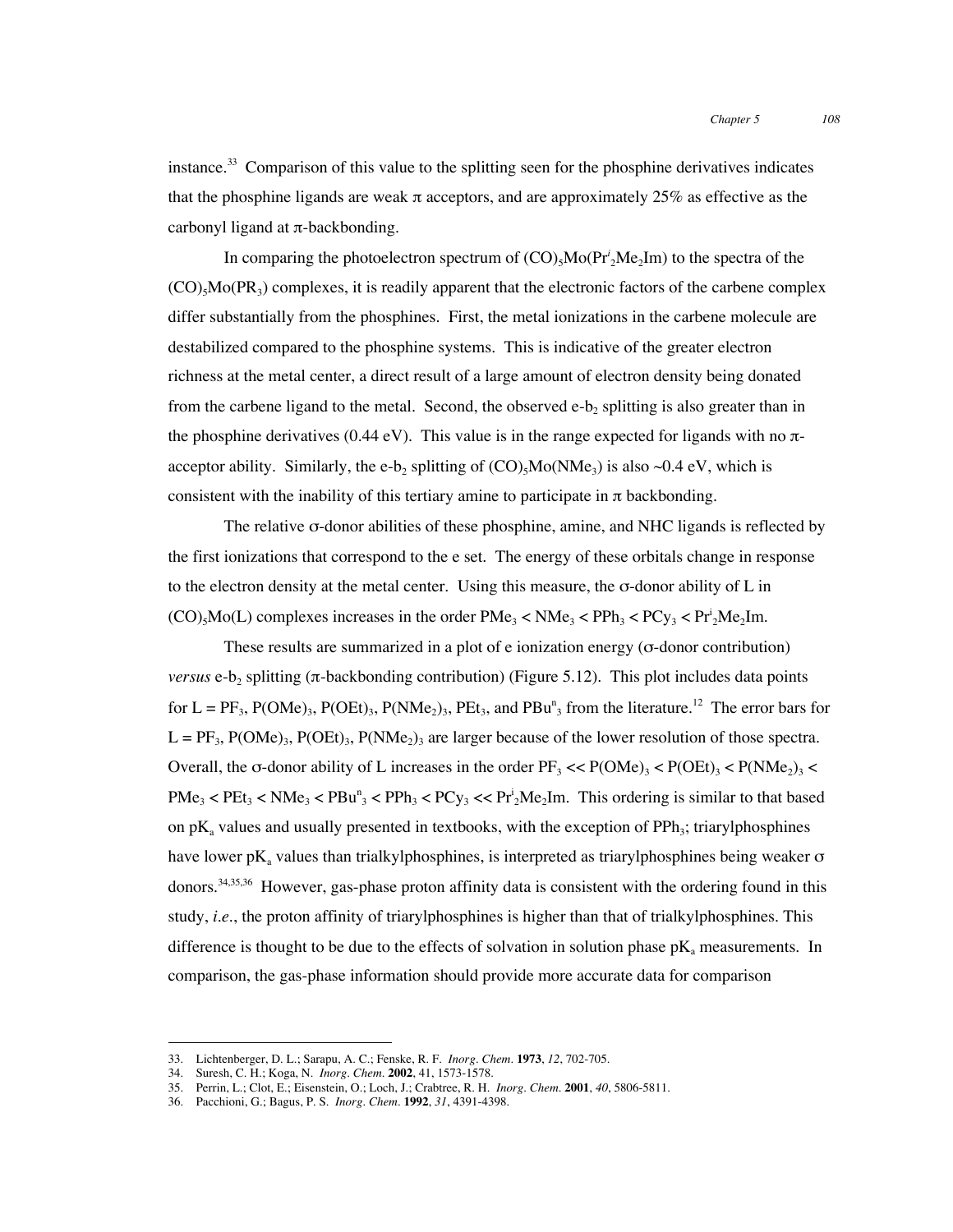

**Figure 5.12**

with calculations, and also more accurately reflect the bonding within a metal complex.

The  $\pi$ -backbonding ability of L increases in the order  $[Pr_2^iMe_2Im = NMe_3] < [PCy_3 =$  $PPh_3 = PBu^{\text{n}}_3 = PEt_3 = PMe_3$ ] <  $[PF_3 = P(OME)_3 = P(OEt)_3 = P(NMe_2)_3]$ . As expected,  $PF_3$ ,  $P(OME)_3$ ,  $P(OEt)_3$ , and  $P(NMe_2)_3$  form the strongest  $\pi$  interactions. However, both the trialkyland triarylphosphine ligands appear to have weaker but comparable  $\pi$  interactions. This result contrasts with the generally accepted ordering that ranks trialkylphosphines as weaker πbackbonding ligands than triarylphosphines. The Quantitative Analysis of Ligand Effects  $(QALE)$  is consistent with the ordering obtained by PES in this study.<sup>37</sup> The PES results also reveal that neither the Pr<sup>i</sup><sub>2</sub>Me<sub>2</sub>Im ligand nor NMe<sub>3</sub> participate in π backbonding within the  $(CO)_{5}Mo(L)$  framework.

 <sup>37.</sup> (a) Wilson, M. R.; Prock, A.; Giering, W. P.; Fernandez, A. L.; Haar, C. M.; Nolan, S. P.; Foxman, B. M. *Organometallics* **2002**, 21, 2758-2763. (b) Woska, D.; Prock, A.; Giering, W. P. *Organometallics* **2000**, 19, 4629-4638. (c) Fernandez, A.; Reyes, C.; Wilson, M. R.; Woska, D. C.; Prock, A.; Giering, W. P. *Organometallics* **1997**, *16*, 342-348. (d) Wilson, M. R.; Woska, D. C.; Prock, A.; Giering, W. P. *Organometallics* **1993**, *12*, 1742-1752. (e) Liu, H.-Y.; Eriks, K.; Prock, A.; Giering, W. P. *Organometallics* **1990**, *9*, 1758-1766. (f) Rahman, M. M.; Liu, H.-Y.; Eriks, K.; Prock, A.; Giering, W. P. *Organometallics* **1989**, *8*, 1-7. (g) Rahman, M. M.; Liu, H. Y.; Prock, A.; Giering, W. P. *Organometallics* **1987**, *6*, 650-658. (h) Golovin, M. N.; Rahman, M. M.; Belmonte, J. E.; Giering, W. P. *Organometallics* **1985**, *4*, 1981-1991.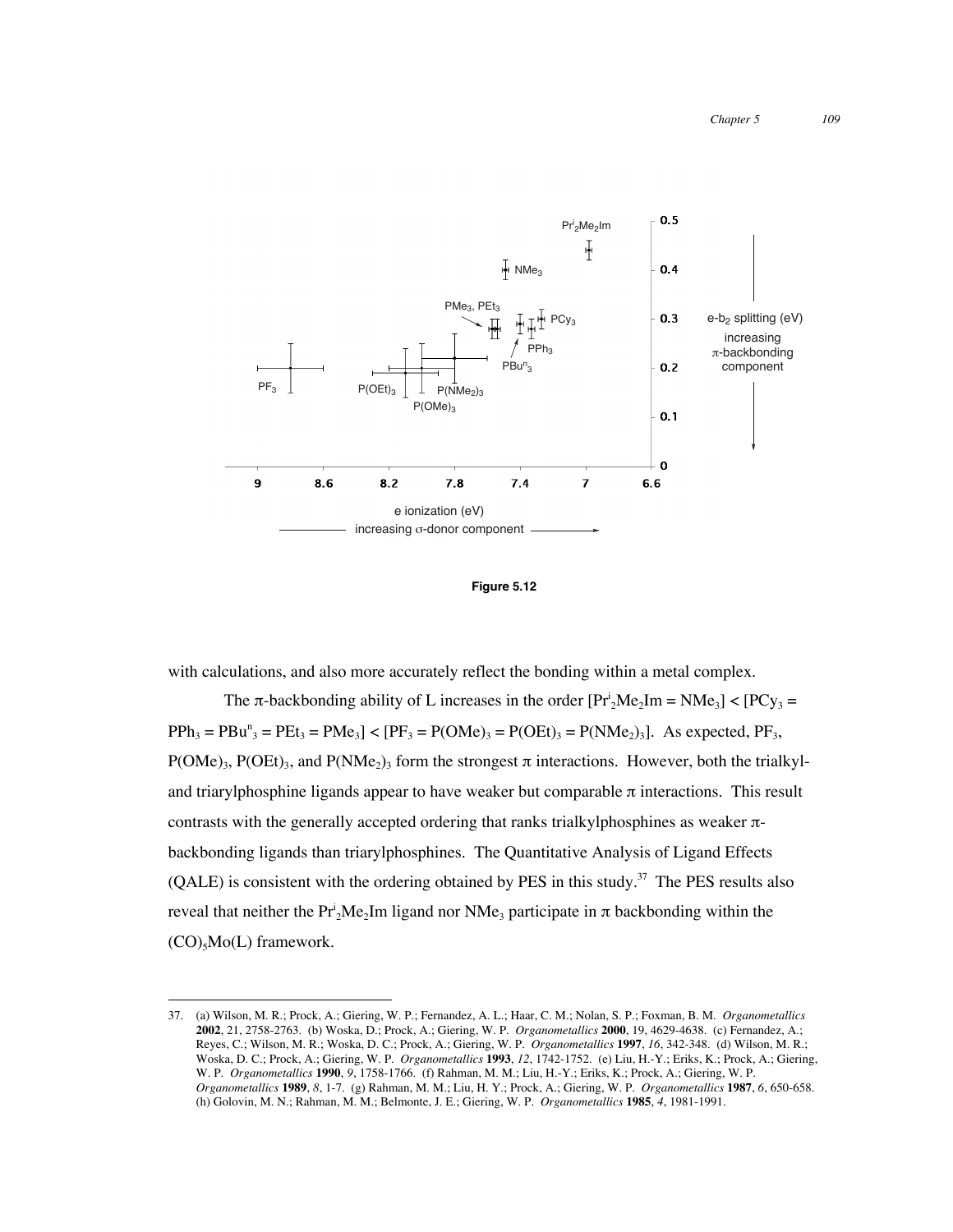**Infrared and 95Mo NMR spectroscopy.** Traditionally, infrared spectroscopy has been used to extract information about bonding in organometallic complexes. The stretching frequencies for a series of  $(CO)$ <sub>5</sub>M<sub>o</sub> $(L)$  complexes are shown in Table 5.3. The fact that  $(CO)_{5}Mo(Pr_{2}^{\dagger}Me_{2}Im)$  has a low value compared to the other  $(CO)_{5}Mo(L)$  derivatives is consistent with  $Pr_2^iMe_2Im$  being a strong  $\sigma$ -donor ligand: this effect makes the metal center electron more rich, which in turn strengthens the trans Mo−CO interaction and weakens the C≡O interaction.

| L                                   | Ref.                                                                                                                                                                                                                    | <b>Medium</b>     | $v_{\rm co}$ (A <sub>1</sub> , CO <sub>ax</sub> ) | additional $v_{\text{co}}$ |
|-------------------------------------|-------------------------------------------------------------------------------------------------------------------------------------------------------------------------------------------------------------------------|-------------------|---------------------------------------------------|----------------------------|
| PF <sub>3</sub>                     | [a]                                                                                                                                                                                                                     | hexane            | 2101                                              | 2013, 1988                 |
| PCI <sub>3</sub>                    | [b]                                                                                                                                                                                                                     | hexane            | 2095                                              | 2013, 2001, 1988           |
| $P(OME)_{3}$                        | [b]                                                                                                                                                                                                                     | hexane            | 2082                                              | 1997, 1970, 1956           |
| $PPh_3$                             | [b]                                                                                                                                                                                                                     | hexane            | 2075                                              | 1989, 1950, 1945           |
| NMe <sub>3</sub>                    | [c]                                                                                                                                                                                                                     | hexane            | 2072                                              | 1941, 1921                 |
|                                     |                                                                                                                                                                                                                         | <b>KBr</b> pellet | 2074                                              | 1927, 1916                 |
| PMe <sub>3</sub>                    | [d]                                                                                                                                                                                                                     | cyclopentane      | 2071                                              | 1952, 1945                 |
| $PCy_3$                             | [e]                                                                                                                                                                                                                     | hexane            | 2066                                              | 1989, 1941, 1937           |
|                                     | $[1]$                                                                                                                                                                                                                   | <b>KBr</b> pellet | 2064                                              | 1975, 1936, 1913           |
| Pr' <sub>2</sub> Me <sub>2</sub> Im | $[f]$                                                                                                                                                                                                                   | <b>KBr</b> pellet | 2061                                              | 1973, 1922, 1911,          |
|                                     |                                                                                                                                                                                                                         |                   |                                                   | 1888                       |
| CO                                  | [b]                                                                                                                                                                                                                     | hexane            | 1989                                              |                            |
|                                     | $[f] % \centering % {\includegraphics[width=0.9\textwidth]{Figures/fig1a0.pdf}} \caption{The figure shows the number of times, and the number of times, and the number of times, respectively.} \label{fig:fig:fig:1b}$ | <b>KBr</b> pellet | 1982                                              |                            |

**Table 5.3:** IR data for  $(CO)_{6}MO(L)$  complexes (cm<sup>-1</sup>), presented in order of decreasing  $v_{CO}$  (A<sub>1</sub>, CO<sub>ax</sub>).

[a] Denham, E. L.; Clark, R. J. *J. Chromatography* **1984**, *301*, 253-260; [b] Darensbourg, D. J.; Brown, T. L. *Inorg. Chem.* **1968**, *7*, 959-966; [c] Koelle, U. *J. Organomet. Chem.* **1977**, *133*, 53-58; [d] Davies, M. S.; Pierens, R. K.; Aroney, M. J. *J. Organomet. Chem.* **1993**, *458*, 141-146; [e] Gao, Y.-C.; Shi, Q.-Z.; Kershner, D. L.; Basolo, F. *Inorg. Chem.* **1988**, *27*, 188-191; [f] this work.

However, such a relationship is not observed when L is varied among different NHC ligands, such as  $Pr_2^1Me_2Im$ ,  $H_2Im$ es, IMes,  $Ph_3Tri$ , and so on.<sup>38</sup> The values for the  $A_1$  band in these derivatives are scattered in the range of  $\sim$  2075-2060 cm<sup>-1</sup>, and no conclusions can be made about the relative σ-donor abilities of NHCs as the *N*-substituents or the backbone is modified.

<sup>38.</sup> Examples: (a) (CO)<sub>5</sub>Mo[C(NH)<sub>2</sub>(CH<sub>2</sub>)<sub>3</sub>] (2063 cm<sup>-1</sup>), reference 11c. (b) (CO)<sub>5</sub>Mo[C(NMe)<sub>2</sub>(CH<sub>2</sub>)<sub>2</sub>] (2064 cm<sup>-1</sup>),  $(CO)_{5}Mo[C(NEt)_{2}(CH_{2})_{2}]$  (2060 cm<sup>-1</sup>) and  $(CO)_{5}Mo[C(NCH_{2}Ph)_{2}(CH_{2})_{2}]$  (2065 cm<sup>-1</sup>) Lappert, M. F.; Pye, P. L.; McLaughlin, G. M. *J. Chem. Soc., Dalton Trans.* **1977**, 1272-1282.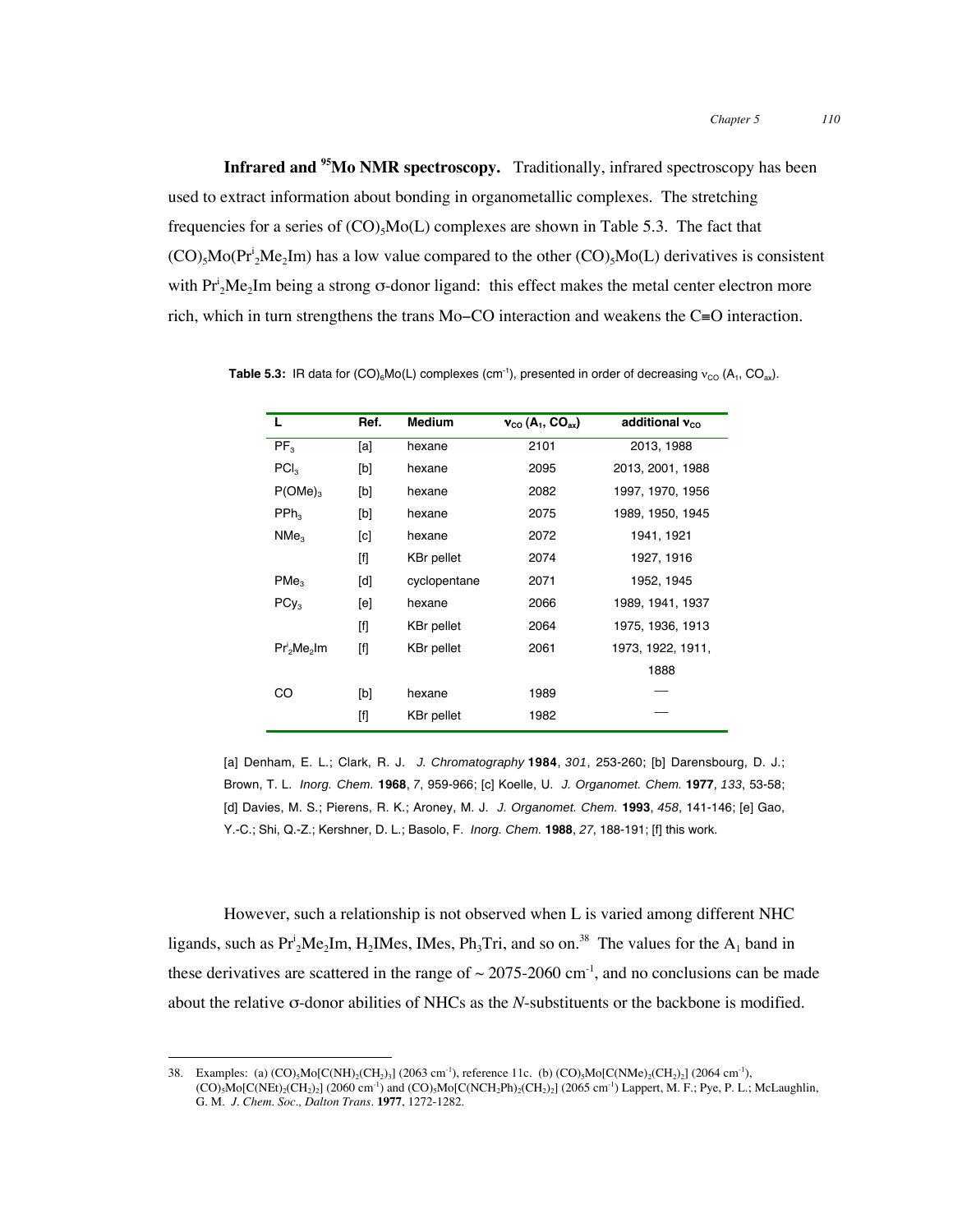A similar situation is presented by  $95$ Mo NMR chemical shifts, which have been used by Alyea and coworkers to estimate the relative σ-donor and π-acceptor contributions to Mo−L bonding in a series of  $(CO)$ <sub>5</sub>Mo(L) complexes, where L = phosphines and substituted pyridines.<sup>15</sup> It is difficult to compare <sup>95</sup>Mo NMR values for L = phosphine versus L = NHC because the very different steric effects of these ligands have a significant impact on chemical shift. In addition, the values for a series of isostructural NHCs (H<sub>2</sub>IMes, IMes, and Cl<sub>2</sub>IMes, in which the *N*-mesityl substituents remain constant but the ligand backbone is varied) shows no clear trend.

### **II. Cp\*Ru(Cl)(L) and Cp\*Ru(Cl)(CO)(L)**

Unfortunately,  $(CO)$ <sub>5</sub>Mo(L) complexes where  $L = H_2$ IMes, IMes, Cl<sub>2</sub>IMes, and other relatively large NHCs, were not amenable to PES analysis because they would not sublime. It is important to study these more subtle ligand effects because it is known that they can have a large impact on catalytic activity. For this reason, we began to examine  $Cp*Ru(Cl)(L)$  and  $Cp*Ru(Cl)(L)(CO)$  complexes, where L is a phosphine or N-heterocyclic carbene ligand.

**Synthesis of Cp\*Ru(Cl)(L) and Cp\*Ru(Cl)(L)(CO) complexes.** As illustrated in Scheme 5.1, a variety of  $Cp*Ru(Cl)(L)$  complexes were prepared by standard methods.<sup>39</sup> The



**Scheme 5.1**

 <sup>39.</sup> 39 (a) Baratta, W.; Herrmann, W. A.; Rigo, P.; Schwarz, J. *J. Organomet. Chem.* **<sup>2000</sup>**, *593-594*, 489-493. (b) Campion, B. K.; Heyn, R. H.; Tilley, T. D. *J. Chem. Soc., Chem. Commun.* **1988**, 278-280.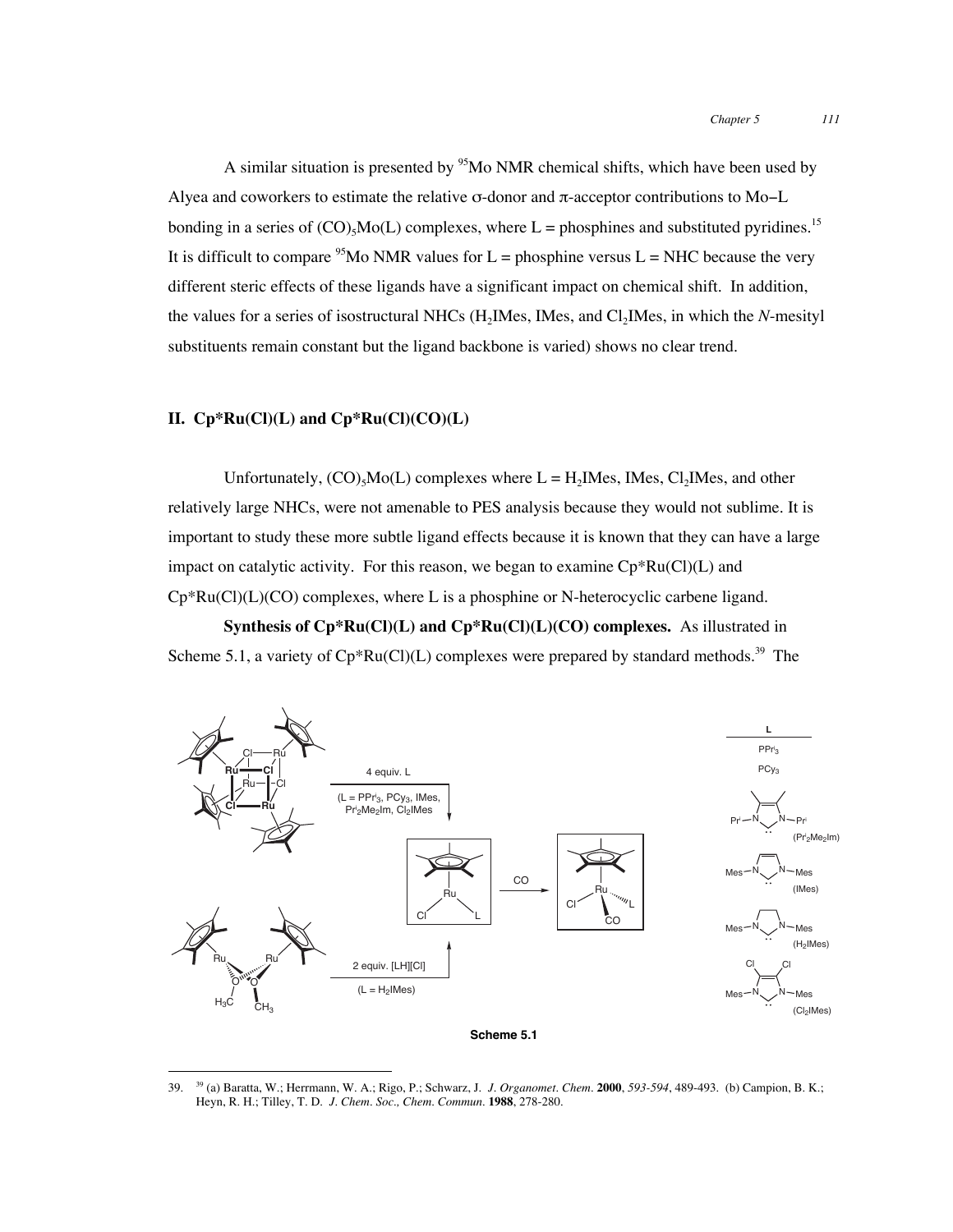derivatives where  $L = PPr^i_3$ ,  $PCy_3$ , IMes,  $Pr^i_2Me_2Im$ , and  $Cl_2Im$  Mes were synthesized by the reaction of  $[Cp*RuCl]_4$  tetramer with the free NHC. Alternatively,  $Cp*Ru(Cl)(H_2Mes)$  could be synthesized more conveniently from the reaction of the  $[Cp*Ru(OMe)]_2$  dimer with the H<sub>2</sub>IMes chloride salt. The carbonyl complexes were obtained by simply reaction the 16-electron Cp\*Ru(Cl)(L) complexes with an excess of carbon monoxide gas. The crystal structures of several derivatives are shown in Figures 5.13-5.16.



**Figure 5.13:** Structure of Cp\*Ru(Cl)(Pr<sup>i</sup><sub>2</sub>Me<sub>2</sub>Im) (CCDC #176873). For clarity, all hydrogen atoms have been omitted. Displacement ellipsoids are drawn at 50% probability.



Figure 5.14: Structure of Cp\*Ru(Cl)(H<sub>2</sub>IMes) (CCDC #176873). For clarity, all hydrogen atoms have been omitted. Displacement ellipsoids are drawn at 50% probability.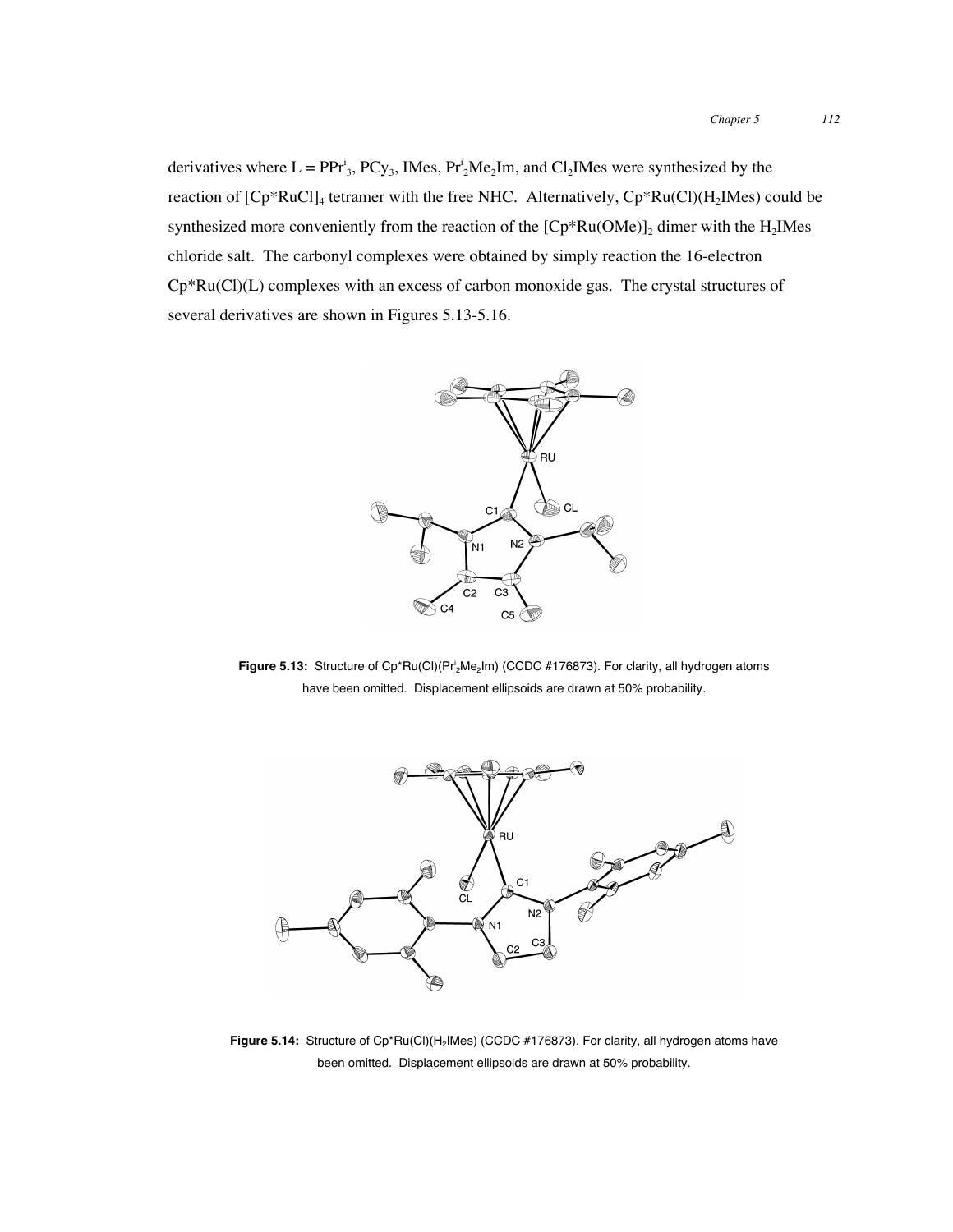

Figure 5.15: Structure of Cp\*Ru(Cl)(CO)(IMes) (CCDC #191608). For clarity, all hydrogen atoms have been omitted. Displacement ellipsoids are drawn at 50% probability.



**Figure 5.16:** Structure of Cp\*Ru(Cl)(CO)(PPr'<sub>3</sub>) (CCDC #183992). For clarity, all hydrogen atoms have been omitted. Displacement ellipsoids are drawn at 50% probability.

**Infrared spectroscopy.** The data in Table 5.4 show that the carbonyl stretching frequencies of the entire series of Cp\*Ru(Cl)(CO)(L) complexes do not show any clear trend and were not particularly useful.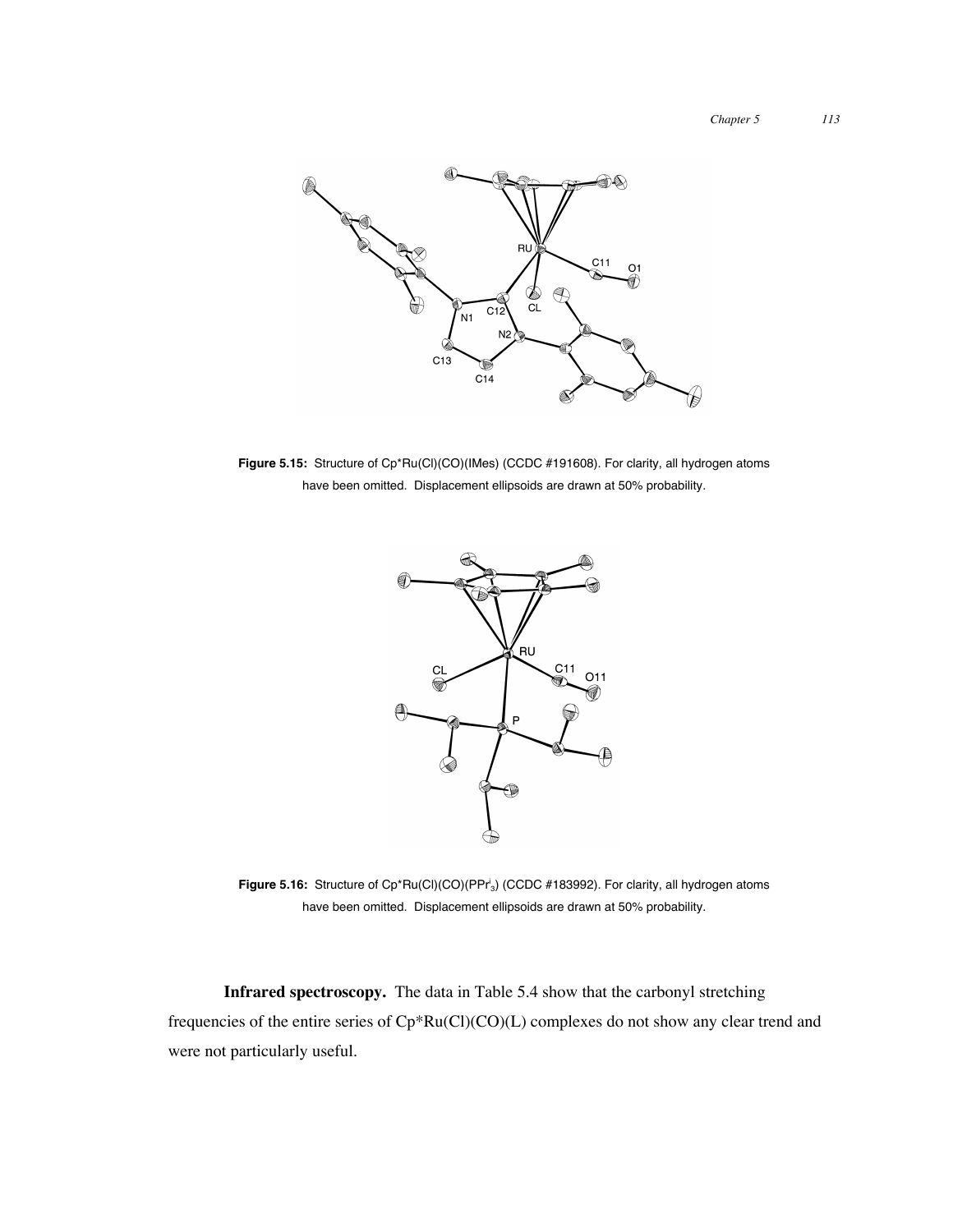| Complex                             | $v_{\rm co}$ (cm <sup>-1</sup> ) |
|-------------------------------------|----------------------------------|
| Cp*Ru(Cl)(CO)(Cl <sub>2</sub> IMes) | 1922                             |
| $Cp*Ru(Cl)(CO)(PCy_3)$              | 1919                             |
| Cp*Ru(Cl)(CO)(IMes)                 | 1916                             |
| $Cp*Ru(Cl)(CO)(PPr_3)$              | 1914                             |
| $Cp*Ru(Cl)(CO)(H2IMes)$             | 1911                             |
| $Cp^*Ru(Cl)(CO)(Pr^1_2Me_2Im)$      | 1906                             |
|                                     |                                  |

**Table 5.4:** Carbonyl stretching frequencies of Cp\*Ru(Cl)(CO)(L) complexes (KBr pellet).

**Photoelectron spectroscopy.**<sup>30</sup> In order to probe the electronic differences between saturated and unsaturated NHC ligands, using 1,3-dimesityl-imidazoline-2-ylidene (IMes)<sup>40</sup> and 1,3-dimesityl-imidazolidine-2-ylidene  $(H_2Mes)^{41}$  as specific examples, These free NHCs and their Cp\*Ru(Cl)(L) complexes were examined by gas-phase photoelectron spectroscopy (Figure 5.17).



**Figure 5.17:** He I photoelectron spectra of H<sub>2</sub>IMes (A), Cp<sup>-</sup>Ru(CI)(H<sub>2</sub>IMes) (B), IMes (**C**) and Cp\* Ru(Cl)(IMes) (**D**).

 <sup>40.</sup> Arduengo, A. J.; Dias, H. V. R.; Harlow, R. L.; Kline, M. *J. Am. Chem. Soc.* **<sup>1992</sup>**, *114*, 5530-5534.

<sup>41.</sup> Arduengo, A. J.; Goerlich, J. R.; Marshall, W. J. *J. Am. Chem. Soc.* **1995**, *117*, 11027-11028.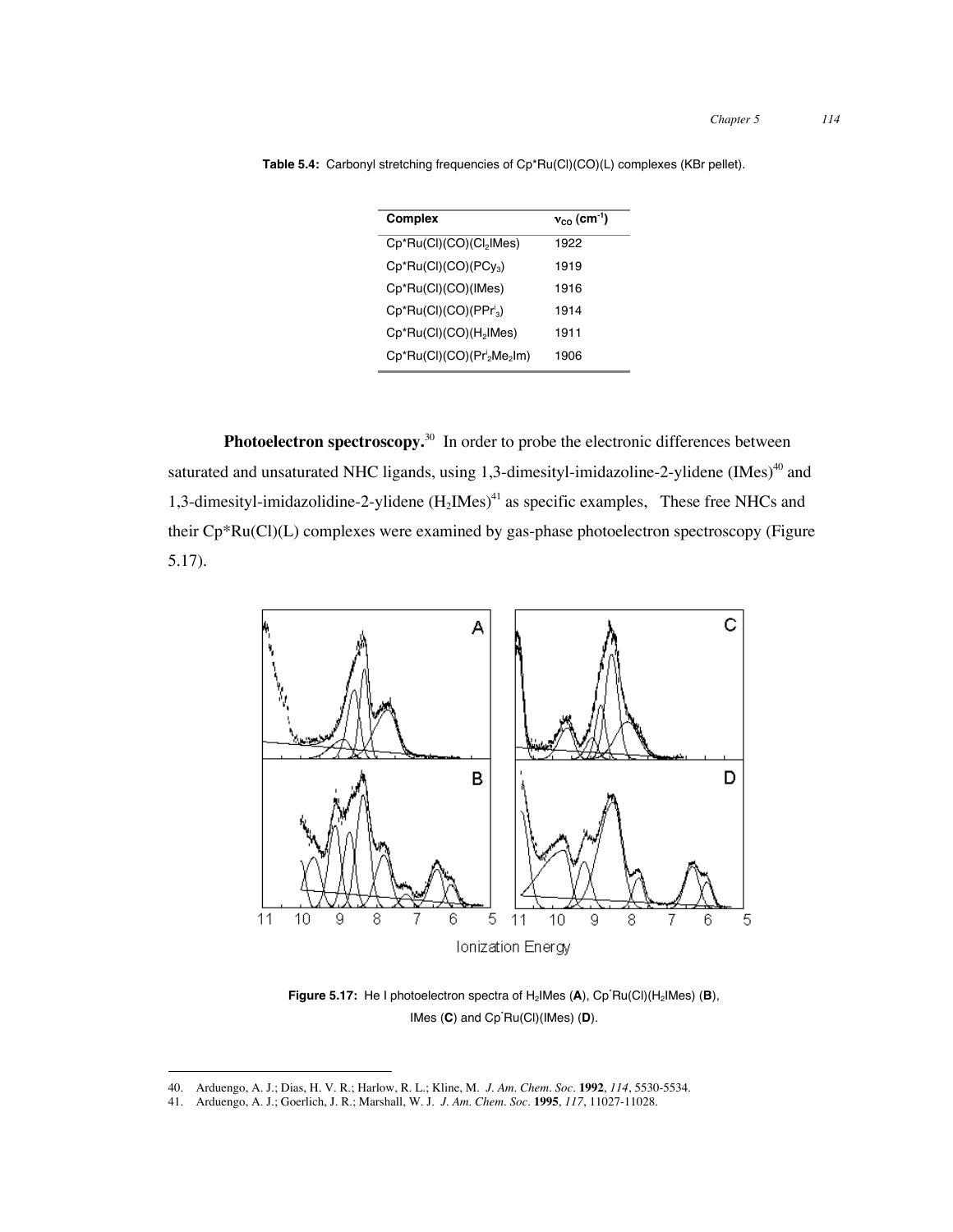Previous photoelectron experiments by Arduengo and coworkers on 1,3-di-tertbutylimidazol-2-ylidene showed that the highest occupied molecular orbital (HOMO) was the inplane lone pair of electrons at the carbene carbon. Other ionizations from this molecule that have been assigned include the two  $\pi$ -type ionizations from the NHC ring, designated  $\pi$ 1 and  $\pi$ 2 below.



The ionizations present in the photoelectron spectrum of  $H_2$ IMes (Figure 5.17 **A**) can be assigned as the σ lone pair on the carbene carbon located at 7.69 eV with ionizations from the mesityl groups dominating the region between 8.3 and 8.6 eV. The spectrum for IMes free ligand (Figure 5.17 C) shows more structure corresponding to the  $\pi$  system in the imidazole ring. The carbon lone pair is the HOMO and is located at  $8.03 \text{ eV}$ , with the  $\pi$ 1 and mesityl ionizations located between 8.4 and 9.0 eV. The  $\pi$ 2 ionization, which is stabilized relative to the π1 ionization, is located at 9.61 eV.

In this study, we are primarily interested in the bonding of unsaturated and saturated NHCs as metal-coordinated ligands. The photoelectron spectra for  $Cp*Ru(Cl)(L)$  where  $L =$  $H_2$  Mes and IMes (Figure 5.17, **B** and **D**) show the d<sup>6</sup> metal ionizations occurring in a 1:2 intensity ratio. The metal ionizations for the complex where  $L =$  IMes occur at 5.95 eV and 6.33 eV, whereas the metal ionizations for the H<sub>2</sub>IMes complex occur at 6.04 eV and 6.40 eV. Upon coordination of the NHC ligand to the metal center, the carbene sigma lone pair (HOMO in the free ligand) is stabilized, as well as both π1 and π2 ionizations.

The first ionization is a measure of the electron density at the metal center, which correlates with the overall  $\sigma$ -donor strength of L. In these  $Cp*Ru(Cl)(L)$  complexes, the first ionization for the IMes derivative is destabilized by  $0.09 \pm 0.02$  eV compared to the H<sub>2</sub>IMes derivative. This difference indicates that IMes is a slightly stronger σ-donor ligand than H2IMes. These results are consistent with a PES study on a pair of  $(CO)<sub>4</sub>Fe(L)$  complexes, in which L = 1,3-dimethyl-imidazoline-2-ylidene was found to be a slightly stronger σ donor (by 0.1 eV) than the saturated analog  $1,3$ -dimethyl-imidazolidine-2-ylidene.<sup>42</sup>

 <sup>42.</sup> Böhm, M. C.; Daub, J.; Gleiter, R.; Hofmann, P.; Lappert, M. F.; Öfele, K. *Chem. Ber.* **<sup>1980</sup>**, *113*, 3629-3646.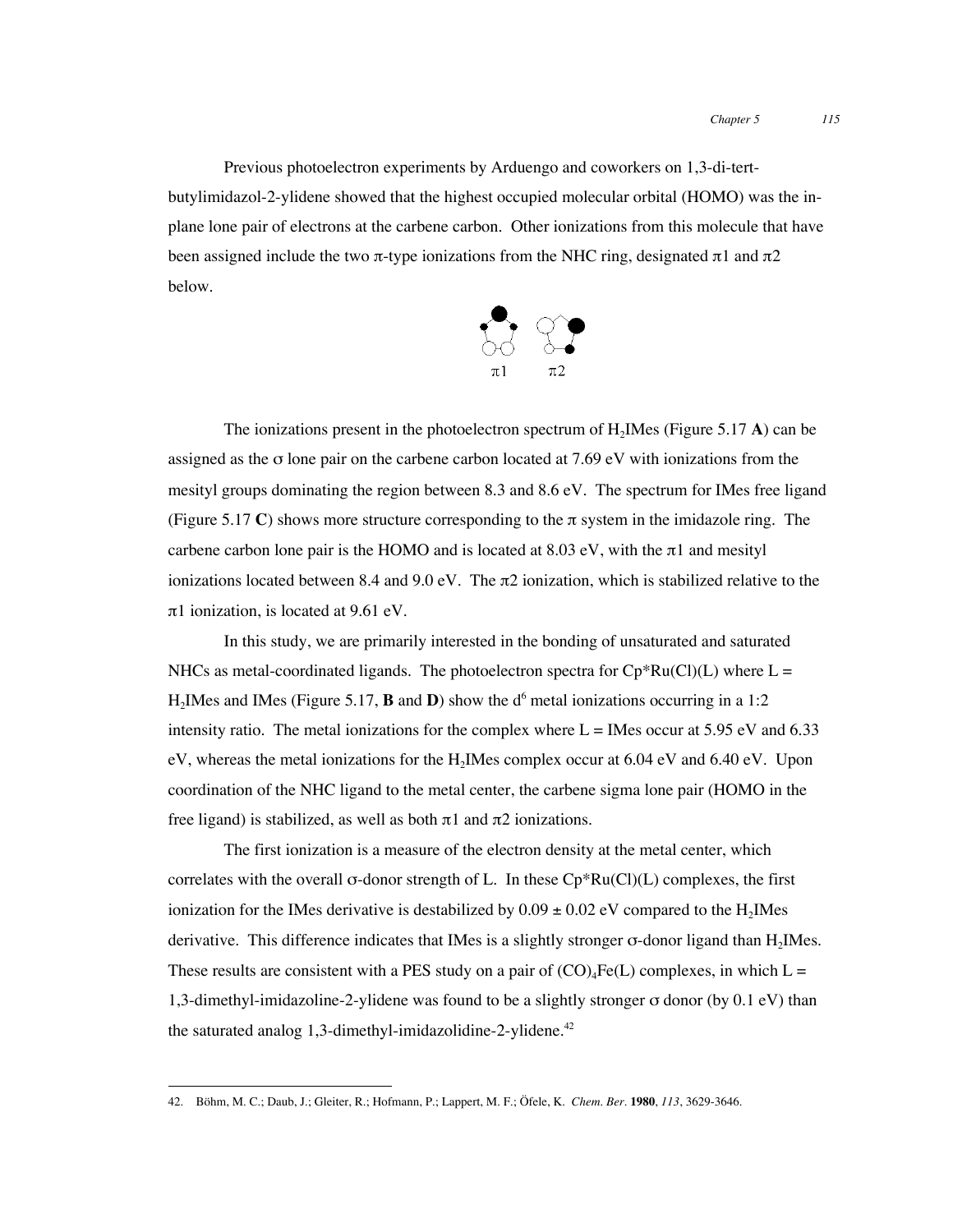#### **III. Implications for ruthenium-catalyzed olefin metathesis**

Complexes with IMes and H2IMes ligands have been used in many catalytic processes, including hydroformylation and various cross-coupling reactions, but we are particularly interested in their applications to the olefin metathesis reaction. The ruthenium alkylidene derivatives (IMes)(PCy<sub>3</sub>)(Cl)<sub>2</sub>Ru=CHPh (5.3) and (H<sub>2</sub>IMes)(PCy<sub>3</sub>)(Cl)<sub>2</sub>Ru=CHPh (5.2) are both highly-active olefin metathesis catalysts, but these two complexes exhibit subtle differences in *(i)* overall olefin metathesis activity (the  $H_2$ IMes derivative is slightly more active than the IMes derivative),  $43,44$  *(ii)* rates of phosphine dissociation and thus catalyst initiation (the H<sub>2</sub>IMes derivative initiates faster than the IMes derivative),45 *(iii)* barriers to Ru−NHC rotation (the barrier is larger for the H<sub>2</sub>IMes derivative than the IMes derivative),<sup>46</sup> and (*iv*)  $k_1/k_2$  ratios (the  $H<sub>2</sub>$ IMes derivative has a more favorable ratio than the IMes derivative).<sup>45</sup>

First and foremost, the study on  $(CO)_{5}MO(L)$  complexes in Part I clearly showed that the NHC ligand is a superior  $\sigma$ -donor ligand compared even to PCy<sub>3</sub>. However, the results also indicated that  $PCy_3$  has some  $\pi$ -backbonding capabilities, whereas the NHC has none. On this basis, it is reasonable to propose that the large increase in catalytic activity in going from the bis(phosphine) derivative (PCy<sub>3</sub>)<sub>2</sub>(Cl)<sub>2</sub>Ru=CHPh (5.1) to 5.2 is due to the much greater electron density of the ruthenium center in **5.2**. This property also causes an increase in the  $Ru \rightarrow PCy_3 \pi$ backbonding, which slows down the rate of phosphine dissociation and catalyst initiation. Furthermore, the study on  $\mathbb{C}p^*\text{Ru}(\mathbb{C}l)(L)$  complexes in Part II clearly showed that the IMes ligand is a slightly stronger σ-donor ligand compared to H2IMes. This property would make the ruthenium center in **5.3** slightly more electron rich than that in **5.2** and ultimately cause slightly slower catalyst initiation.

Interestingly, Cavallo has calculated (by DFT) that the gas-phase binding energy of the Ru−NHC bond in **5.3** is greater than that in **5.2** by 5.2 kcal mol-1. 47 He attributes this difference to the stabilization of the HOMO by approximately 0.15 eV in the IMes case, which is consistent with the trend observed by PES.

 <sup>43.</sup> Examples: (a) Trnka, T. M.; Morgan, J. P.; Sanford, M. S.; Wilhelm, T. E.; Scholl, M.; Choi, T.-L.; Ding, S.; Day, M. W.; Grubbs, R. H. *J. Am. Chem. Soc.* **2002**, in press. (b) Schramm, M. P.; Reddy, D. S.; Kozmin, S. A. *Angew. Chem., Int. Ed.* **2001**, *40*, 4274-4277.

<sup>44.</sup> Also, the  $[RuCl_2(p\text{-symene})]_2 + [H_2Mes(H)][Cl] + 2 Cs_2CO_3$  catalyst system for enyne metathesis is more active than the analogous [IMes(H)][Cl] system. Sémeril, D.; Cléran, M.; Bruneau, C.; Dixneuf, P. H. *Adv. Synth. Cat.* **2001**, *343*, 184-187.

<sup>45.</sup> Love, J. A.; Grubbs, R. H. **2001**, unpublished results.

<sup>46.</sup> Sanford, M. S.; Trnka, T. M.; Grubbs, R. H. **2001**, unpublished results.

<sup>47.</sup> Cavallo, L. *J. Am. Chem. Soc.* **2002**, *124*, 8965-8973.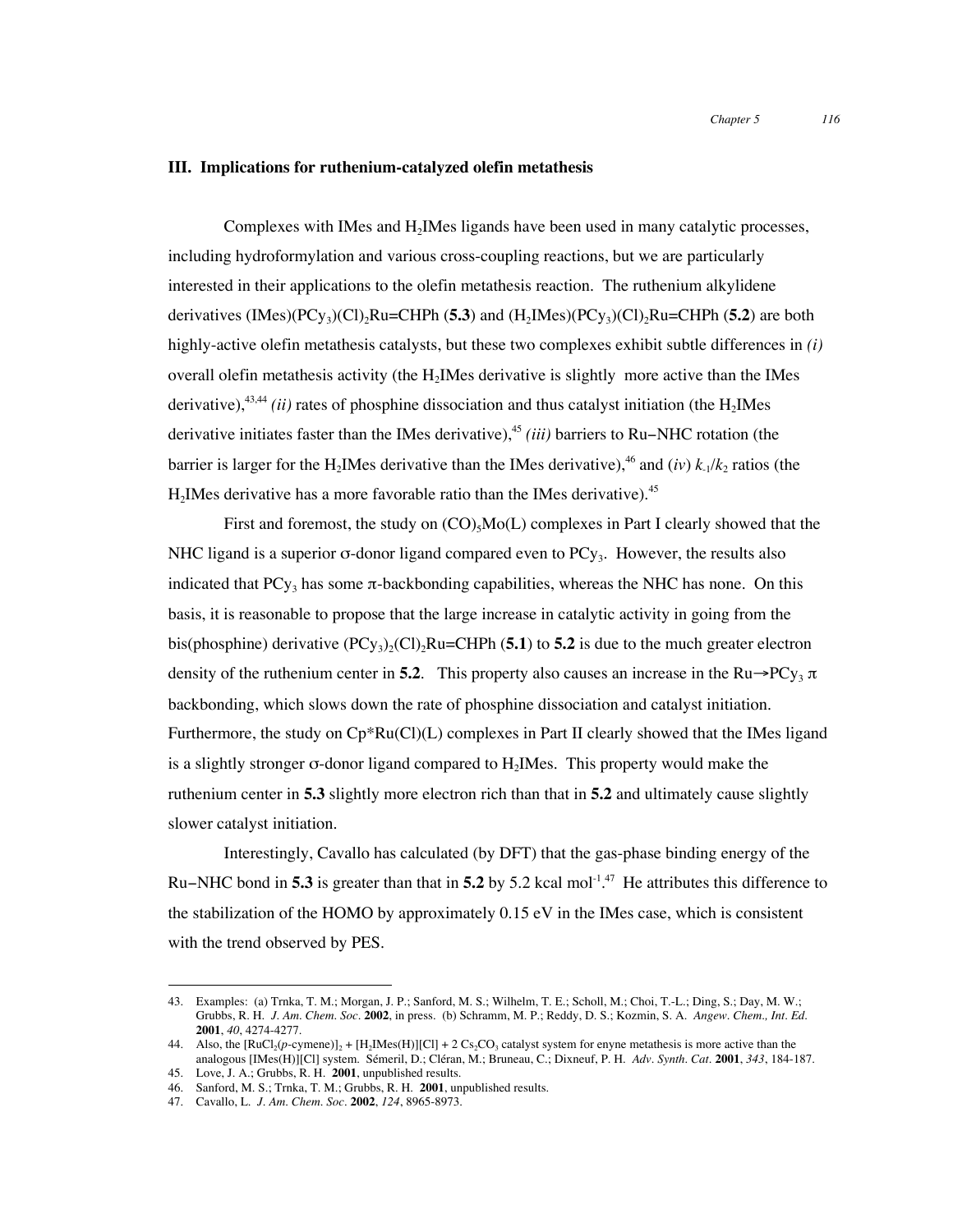These findings may also help explain why the reaction of [IMes(H)][Cl] with KOBu<sup>t</sup> results in deprotonation, whereas the reaction of  $[H_2Mes(H)][Cl]$  with  $KOBu^t$  results in  $H_2$ IMes(H)(OBu<sup>t</sup>) adduct formation: because IMes is a slightly stronger  $\sigma$ -donor, [IMes(H)][Cl] is should be easier to deprotonate than  $[H_2Mes(H)][Cl]$ . The deprotonation of  $[H_2Mes(H)][Cl]$ can be accomplished with stronger bases, such as KH.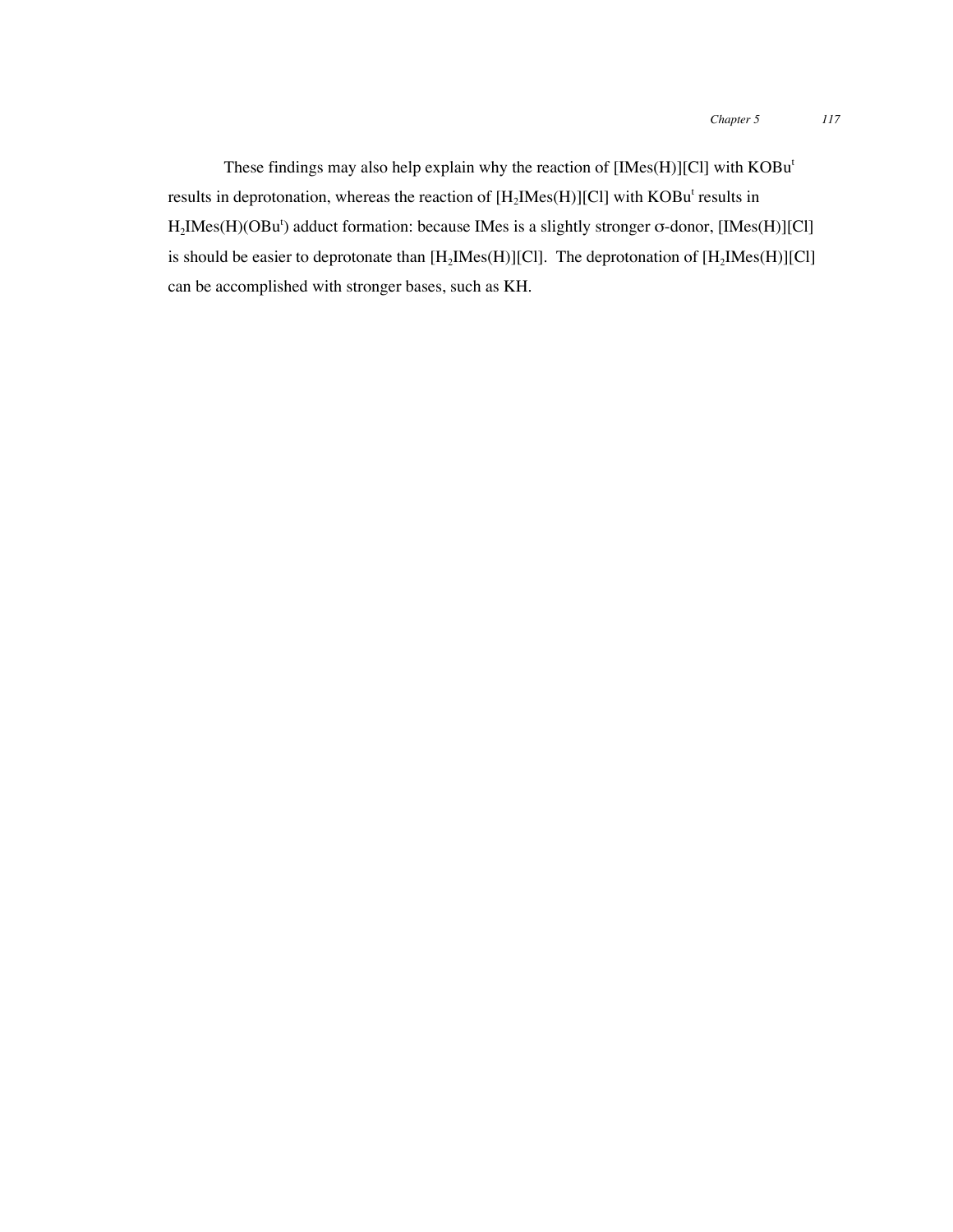#### **Experimental**

**General considerations:** All manipulations involving organometallic complexes were performed using a combination of glovebox, high vacuum, and Schlenk techniques under a nitrogen atmosphere, unless otherwise specified. Solvents were dried and degassed by standard procedures. NMR spectra were obtained on Varian Inova 500 and Mercury 300 spectrometers. <sup>1</sup>H NMR chemical shifts are reported in ppm relative to  $\text{SiMe}_4$  ( $\delta = 0$ ) and referenced internally with respect to the protio solvent impurity.  $^{13}$ C NMR spectra were referenced internally with respect to the solvent resonance. <sup>31</sup>P NMR spectra were referenced using  $H_3PO_4$  ( $\delta = 0$ ) as an external standard. <sup>19</sup>F NMR spectra were referenced using CCl<sub>3</sub>F ( $\delta$  = 0) as an external standard.  $95$ Mo NMR spectra (26.01 MHz) were measured on a JEOL JNM-GX400 spectrometer; they were referenced externally with respect to  $\text{Na}_2\text{MoO}_4$  in  $D_2\text{O}$  ( $\delta = 0$ ) and internally with respect to added  $(CO)<sub>6</sub>Mo ( $\delta = -1857$ ). Coupling constants are in hertz. IR spectra were recorded on a Perkin-$ Elmer Paragon 1000 spectrophotometer; the data are reported in reciprocal centimeters. Elemental analyses were measured by Midwest Microlab, Indianapolis, IN. Mass spectral analysis was performed at the Southern California Mass Spectrometry Facility (University of California at Riverside). Silica gel for the purification of organometallic complexes was obtained from TSI Scientific, Cambridge, MA (60 Å, pH 6.5-7.0).

Crystallographic data (excluding structure factors) for the structures in this chapter have been deposited with the Cambridge Crystallographic Data Centre. Deposition numbers are included in the figure captions. These data can be obtained free of charge via http://www.ccdc. cam.ac.uk/conts/retrieving.html (or by e-mail: deposit@ccdc.cam.ac.uk). Structure factors are also available by e-mail (xray@caltech.edu).

**Characterization of**  $(CO)_{5}Mo(NMe_{3})$ **:** This compound was synthesized by the method in reference 26. <sup>1</sup>H NMR (C<sub>6</sub>D<sub>6</sub>): δ 1.80 (s, 9H, Me). <sup>13</sup>C{<sup>1</sup>H} NMR (C<sub>6</sub>D<sub>6</sub>): δ 59.17 (s, Me), 204.65 (s,  $CO_{eq}$ ), 214.30 (s,  $CO_{av}$ ). Crystals for x-ray analysis were grown by cooling a hexanes solution of  $(CO)_{5}Mo(NMe_{3})$  at  $-10^{6}C$ .

**Synthesis and characterization of**  $(CO)_{5}Mo(PCy_{3})$ **:** 0.276 g of  $(CO)_{5}Mo(NMe_{3})$  (0.935) mmol) and 0.288 g of  $PCy_3$  (1.029 mmol, 1.1 eq) were dissolved in 20 mL benzene and stirred for 12 hrs at room temperature. The reaction mixture was filtered and the supernatant pumped down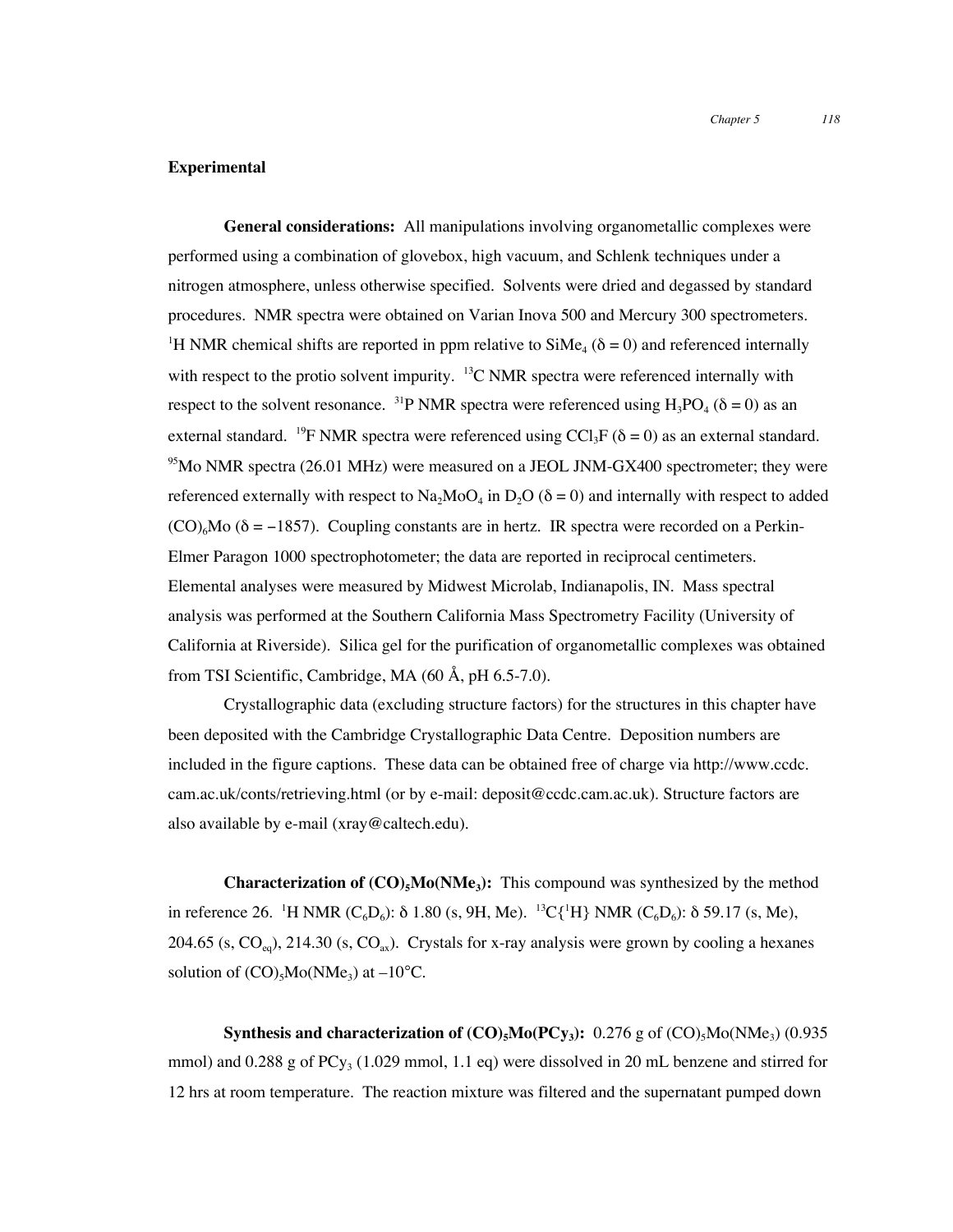under vacuum. The resulting material was redissolved in a minimum amount of hexanes and cooled at –10°C to provide 0.25 g of  $(CO)_{5}Mo(PCy_{3})$  as pale yellow crystals (52% yield). <sup>1</sup>H NMR (C<sub>6</sub>D<sub>6</sub>): δ 1.07 (m, 6H, Cy), 1.29 (m, 6H, Cy), 1.53 (br s, 3H, Cy), 1.63 (m, 6H, Cy), 1.73 (m, 6H, Cy), 1.81 (br d,  $J_{HP} = 12$  Hz, 6H, Cy). <sup>13</sup>C{<sup>1</sup>H} NMR (C<sub>6</sub>D<sub>6</sub>):  $\delta$  26.80 (s, Cy), 28.04 (m, Cy), 30.60 (d,  $J_{CP} = 5$ , Cy), 36.62 (d,  $J_{CP} = 13$ , Cy), 208.32 (s, CO<sub>eq</sub>), 210.85 (s, CO<sub>ax</sub>). Anal. Calcd. for  $C_{23}H_{33}PO_5Mo$ : C, 53.49%; H, 6.44%. Found: C, 53.98%; H, 6.59%.

**Characterization of**  $(CO)_{5}Mo(Pr_{2}^{1}Me_{2}Im):$  **<sup>1</sup>H NMR**  $(C_{6}D_{6})$ **: δ 1.10 (d,** *J* **= 7, 12H, Pr<sup>i</sup>** Me), 1.65 (s, 6H, backbone Me), 5.56 (septet, *J* = 7, 2H, Pr<sup>i</sup> CH). <sup>13</sup>C{<sup>1</sup>H} NMR (C<sub>6</sub>D<sub>6</sub>): δ 10.60 (s, backbone Me), 21.83 (s, Pr<sup>i</sup> Me), 55.01 (s, Pr<sup>i</sup> CH), 126.92 (s, C=C), 207.01 (s, CO<sub>eq</sub>), 213.20  $(S, CO<sub>av</sub>)$ , 185.36  $(S, NCN)$ .

**Characterization of**  $(CO)_{5}Mo(H_{2}IME):$  <sup>1</sup>H NMR: 2.12 (s, 6H, *p*-Me of Mes), 2.17 (s, 12H, *o*-Me of Mes), 3.00 (s, 4H, CH<sub>2</sub>CH<sub>2</sub>), 6.78 (s, 2H, *m*-H of Mes). <sup>13</sup>C NMR: 17.79 (*o*-Me of Mes), 21.00 (p-Me of Mes), 51.00 (CH<sub>2</sub>CH<sub>2</sub>), 130.21 (Mes), 136.20 (Mes), 138.53 (Mes), 138.88 (Mes), 205.98 (eq CO), 211.69 (ax CO), 221.98 (CN<sub>2</sub>).

**Photoelectron spectroscopy:** The photoelectron spectra were recorded using a McPherson ESCA36 instrument that features a 36 cm radius, 8 cm gap hemispherical analyzer and custom designed sample cells and detection and control electronics. The excitation source was a quartz lamp that produced both He I and He II radiation, depending on the operating conditions. The argon  ${}^{2}P_{3/2}$  ionization at 15.759 eV was used as an internal calibration lock of the absolute ionization energy. The difference between the argon  ${}^{2}P_{3/2}$  and the methyl iodide  ${}^{2}E_{1/2}$ ionization at 9.538 eV was used to calibrate the ionization energy scale. During data collection the instrument resolution, measured using the full width at half-maximum of the argon  ${}^{2}P_{3/2}$ ionization, was 0.020-0.030 eV. All data are intensity corrected with an experimentally determined instrument analyzer sensitivity function that assumes a linear dependence of analyzer transmission (intensity) to the kinetic energy of the electrons within the energy range of these experiments. The sublimation temperature was monitored using a "K" type thermocouple passed through a vacuum feedthrough and attached directly to the cell. The spectra were obtained for each compound within the range of the following cell temperatures:  $(CO)_{6}Mo$ ,  $25^{\circ}C$ ;  $(CO)_{5}Mo(NMe_{3}), 25°C$ ;  $(CO)_{5}Mo(PMe_{3}), 35 \pm 4°C$ ;  $(CO)_{5}Mo(PPh_{3})$ ;  $(CO)_{5}Mo(PCy_{3}), 115-$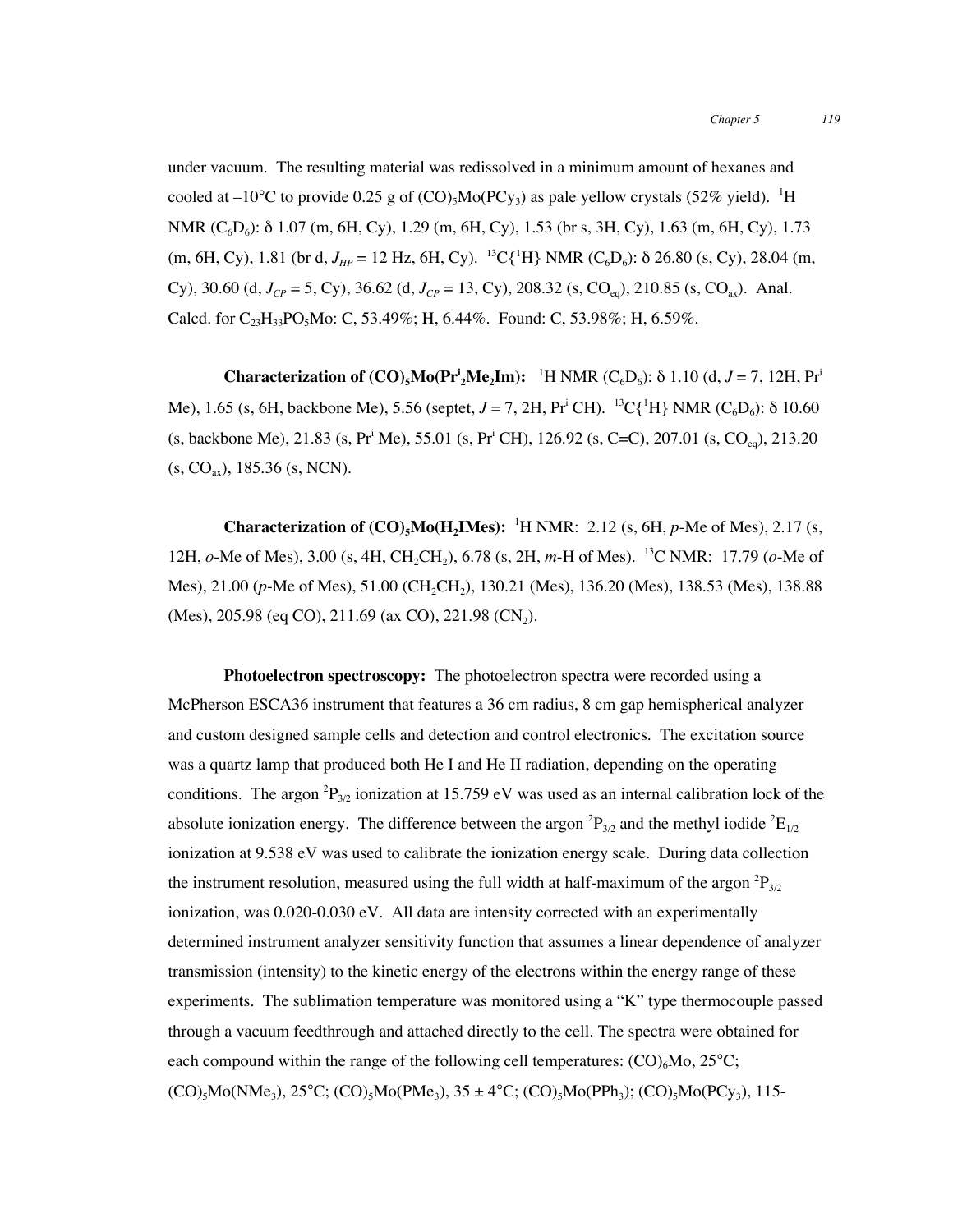125°C; (CO)<sub>5</sub>Mo(Pr<sup>*i*</sup><sub>2</sub>Me<sub>2</sub>Im), 112-135°C. A custom-made aluminum sample cell was used to hold the compound.

**Synthesis and characterization of**  $\mathbb{C}p^*\mathbf{Ru}(\mathbf{Cl})(\mathbf{H}_2\mathbf{I}\mathbf{Mes})$ **:** A mixture of 0.130 g (0.243) mmol)  $[Cp*Ru(\mu\text{-}OMe)]_2$  and 0.300 g (0.875 mmol)  $[H_2Mes(H)][Cl]$  in 8 mL benzene was stirred at 70°C for 14 hrs. The resulting purple mixture was filtered, and the supernatant was pumped down. The product was extracted into 30 mL hexanes, which was filtered and pumped down. The resulting solid was washed with 2 mL of cold hexanes and dried under vacuum to provide 0.065 g of  $\text{Cp*Ru}(Cl)(H_2IMes)$  as a dark blue, crystalline solid (23%). More product can be obtained by cooling the hexanes wash overnight at  $-10^{\circ}$ C. Anal. Calcd. for C<sub>31</sub>H<sub>41</sub>N<sub>2</sub>ClRu: C, 64.40%; H, 7.15%; N, 4.84%. Found: C, 64.49%, H, 7.12%; N, 4.95%.

**Synthesis of the IMes free carbene:** Under an inert atmosphere, charge a flame-dried Schlenk flask with 1.00 g [IMes][Cl] and  $\sim$ 10 mL dry THF. Also under an inert atmosphere, charge another flame-dried Schlenk flask with a small piece of K  $(\sim 0.75 \text{ cm}^3)$ . On a vacuum line, connect the two flasks with a transfer line. Condense  $\sim$ 15 mL anhydrous NH<sub>3</sub> into the Schlenk with the K at dry ice/acetone temperature. Then transfer the  $NH<sub>3</sub>$  into the other Schlenk at dry ice/acetone temperature. Under a positive pressure of inert atmosphere, add 0.072 g NaH all at once. Allow the reaction to warm to room temperature over the course of  $\sim$ 6 hrs (keep the reaction under a low positive pressure of inert atmosphere the whole time.) The  $NH<sub>3</sub>$  will evaporate, and the reaction mixture will be less cloudy and light brown in color. Pump down the mixture and extract the product with ~15 mL dry hexanes. Cool the extract at −20°C overnight and collect the yellowish crystalline material. Yield varies from 30 to 80%, depending on the NaH quality.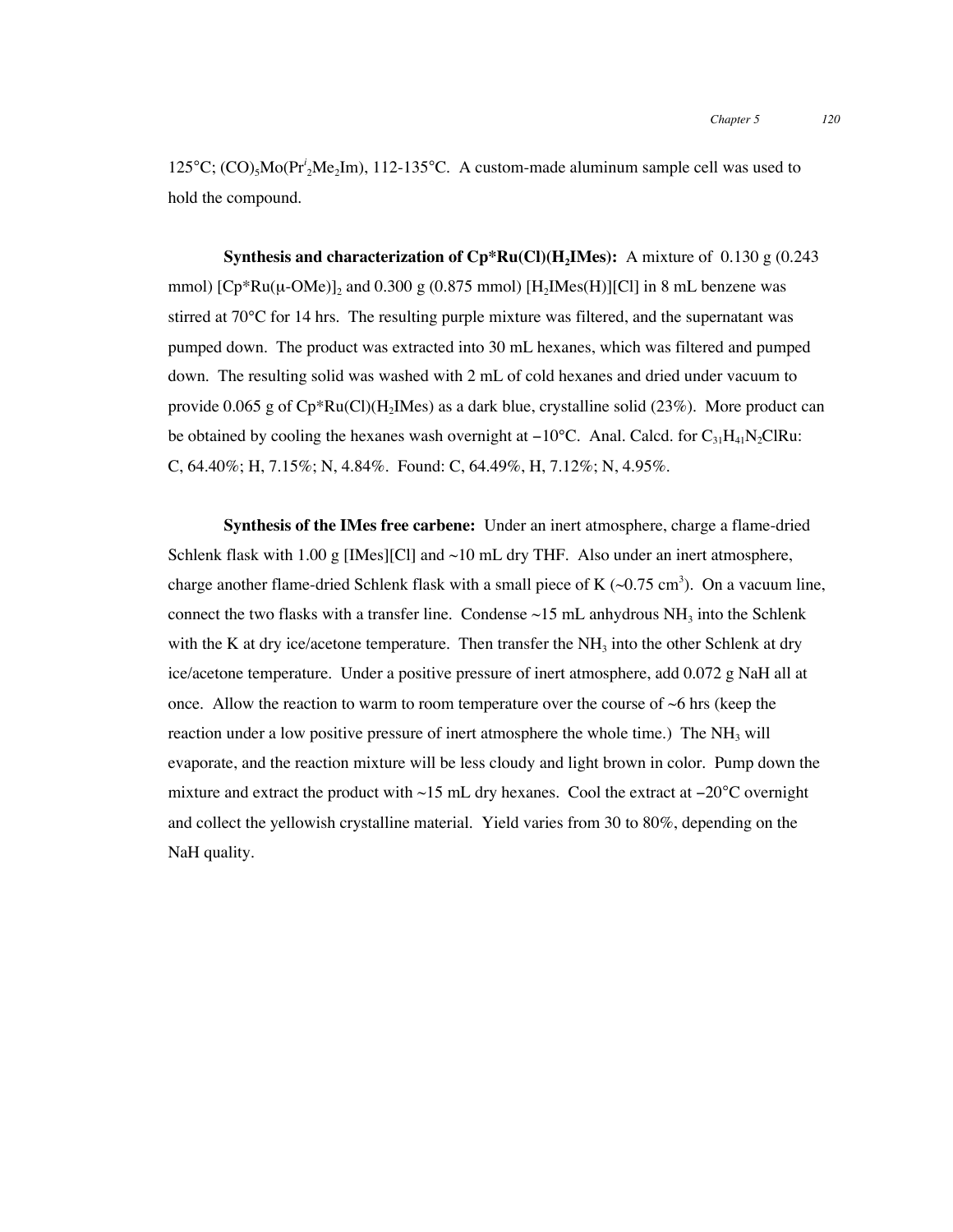| Complex                                                        | δ Cp*          | δL                                          | $\delta^{31}P$ | δ Cp*        | δL                                                    | δCO    | δ NCN  |
|----------------------------------------------------------------|----------------|---------------------------------------------|----------------|--------------|-------------------------------------------------------|--------|--------|
| (solvent)                                                      |                |                                             |                | (Me, Cp      |                                                       |        |        |
|                                                                |                |                                             |                | ring)        |                                                       |        |        |
| $Cp*Ru(Cl)(PPri3)$                                             | 1.51           | 1.16 (d, $J_{HP} = 7$ Hz,                   | 52.99          | 11.26,       | 16.83 (d, $J_{CP} = 3$ Hz,                            |        |        |
| $(CD_2Cl_2)$                                                   | (d, $J_{HP} =$ | 9H, Me), 1.19 (d, $J_{HP}$                  |                | 74.74        | Me of $PPr_{3}^{i}$ , 20.46 (d,                       |        |        |
|                                                                | $0.5$ Hz)      | $= 7$ Hz, 9H, Me), 2.32                     |                |              | $J_{CP}$ = 2 Hz, Me of                                |        |        |
|                                                                |                | (m, $J_{HP} = 1.5$ and 8                    |                |              | PPr <sup>i</sup> <sub>3</sub> ), 24.45 (d, $J_{CP}$ = |        |        |
|                                                                |                | $Hz$ , $3H$ , $CH$ )                        |                |              | 17 Hz, CH of $PPr_{3}^{i}$ )                          |        |        |
| Cp*Ru(Cl)(PCy <sub>3</sub> )                                   | 1.50           | 1.22 (br, 9H, Cy), 1.37                     | 41.70          | 11.39,       | 27.17 (d, $J_{CP} = 2$ Hz,                            |        |        |
| $(CD_2Cl_2)$                                                   | (d, $J_{HP} =$ | (br m, 6H, Cy), 1.69                        |                | 74.58        | Cy), 28.38 (d, $J_{CP}$ =                             |        |        |
|                                                                | $0.5$ Hz)      | (br, 3H, Cy), 1.75 (br                      |                |              | 10 Hz, Cy), 30.84 (s,                                 |        |        |
|                                                                |                | m, 12H, Cy), 2.09 (br                       |                |              | Cy), 34.31 (d, $J_{CP}$ =                             |        |        |
|                                                                |                | quartet, 3H, Cy)                            |                |              | 17 Hz, Cy)                                            |        |        |
| $Cp*Ru(Cl)(Pri2Me2Im)$                                         | 1.59           | 1.13 (d, $J_{HH} = 7$ , 6H,                 |                | 11.48,       | 10.69 (backbone Me),                                  |        | 194.58 |
| $(CD_2Cl_2)$                                                   |                | $Pr^i$ Me), 1.56 (d, $J_{HH}$ =             |                | 73.29        | 21.95 (Pr <sup>i</sup> Me), 22.93                     |        |        |
|                                                                |                | 7, 6H, Pr <sup>i</sup> Me), 2.15            |                |              | (Pr <sup>i</sup> Me), 53.31 (CH),                     |        |        |
|                                                                |                | (s, 6H, backbone Me),                       |                |              | 125.36 $(C=C)$                                        |        |        |
|                                                                |                | 4.77 (septet, $J_{HH} = 7$ ,                |                |              |                                                       |        |        |
|                                                                |                | 2H, CH)                                     |                |              |                                                       |        |        |
| Cp*Ru(CI)(IMes)                                                | 1.07           | 1.96 (br s, 6H, o-Me),                      |                | 10.65,       | 19.38 (br, Me), 19.72                                 |        | 199.29 |
| $(CD_2Cl_2)$                                                   |                | 2.33 (s, $6H, p-Me$ ),                      |                | 73.03        | (br, Me), 21.29 (s),                                  |        |        |
|                                                                |                | 2.43 (br s, 6H, o-Me),                      |                |              | 123.99 (C=C), 128.89                                  |        |        |
|                                                                |                | 6.91 (br s, 2H, $m$ -H),                    |                |              | (br, Mes), 129.61 (br,                                |        |        |
|                                                                |                | 6.94 (s, 2H, backbone                       |                |              | Mes), 135.65 (s,                                      |        |        |
|                                                                |                | CH), 7.01 (br s, 2H,                        |                |              | Mes), 137.49 (s,                                      |        |        |
|                                                                |                | $m-H$ )                                     |                |              | Mes), 138.86 (s, Mes)                                 |        |        |
| $\mathsf{Cp^*Ru(Cl)(H_2IMes)}$                                 | 1.59           | 2.71 (s, 6H, Me), 2.81                      |                | 10.8,        | 19.5 (Me), 20.0 (Me),                                 |        | 203.8  |
| $(THF-d_8)$                                                    |                | (s, 6H, Me), 3.28 (s,                       |                | 74.4         | 21.3 (Me), 118.3                                      |        |        |
|                                                                |                | 6H, Me), 4.29 (m, 2H,                       |                |              | (C=C), 129.5 (Mes),                                   |        |        |
|                                                                |                | $CH2CH2$ ), 4.45 (m,                        |                |              | 130.4 (Mes), 135.1                                    |        |        |
|                                                                |                | 2H, CH <sub>2</sub> CH <sub>2</sub> ), 7.36 |                |              | (Mes), 136.9 (Mes),                                   |        |        |
|                                                                |                | $(m-H)$ , 7.51 $(m-H)$                      |                |              | 139.1 (Mes), 140.4                                    |        |        |
|                                                                |                |                                             |                |              | (Mes)                                                 |        |        |
| Cp*Ru(Cl)(CO)(PPr' <sub>3</sub> )                              | 1.71           | 1.20 (dd, $J_{HP} = 7$ and                  | 60.31          | $10.63$ (s), | 19.91 (d, $J_{CP} = 2.5$                              | 210.12 |        |
| $(CD_2Cl_2)$                                                   | (d, $J_{HP} =$ | 12 Hz, 9H, Me), 1.26                        |                | 96.48 (d,    | Hz, Me of $PPr3i$ ),                                  |        |        |
|                                                                | $1.5$ Hz)      | (dd, $J_{HP} = 7$ and 12                    |                | $J_{CP} = 2$ | 20.85 (d, $J_{CP}$ = 1 Hz,                            |        |        |
|                                                                |                | Hz, 9H, Me), 2.38 (m,                       |                | Hz)          | Me of $PPr_3$ , 26.28 (d,                             |        |        |
|                                                                |                | $J_{HP}$ = 2 and 7 Hz, 3H,                  |                |              | $J_{CP}$ = 20 Hz, CH of                               |        |        |
|                                                                |                | CH)                                         |                |              | $PPr3$ )                                              |        |        |
| Cp*Ru(Cl)(CO)(Pr <sup>i</sup> <sub>2</sub> Me <sub>2</sub> Im) | 1.68           | 1.49 (br, 12H, Pr <sup>i</sup> Me),         |                | 9.23,        | 9.87 (backbone Me),                                   | 207.53 | 178.51 |

Table 5.5: <sup>1</sup>H, <sup>31</sup>P, and <sup>13</sup>C NMR data for Cp\*Ru(Cl)(L) and Cp\*Ru(Cl)(CO)(L) derivatives.